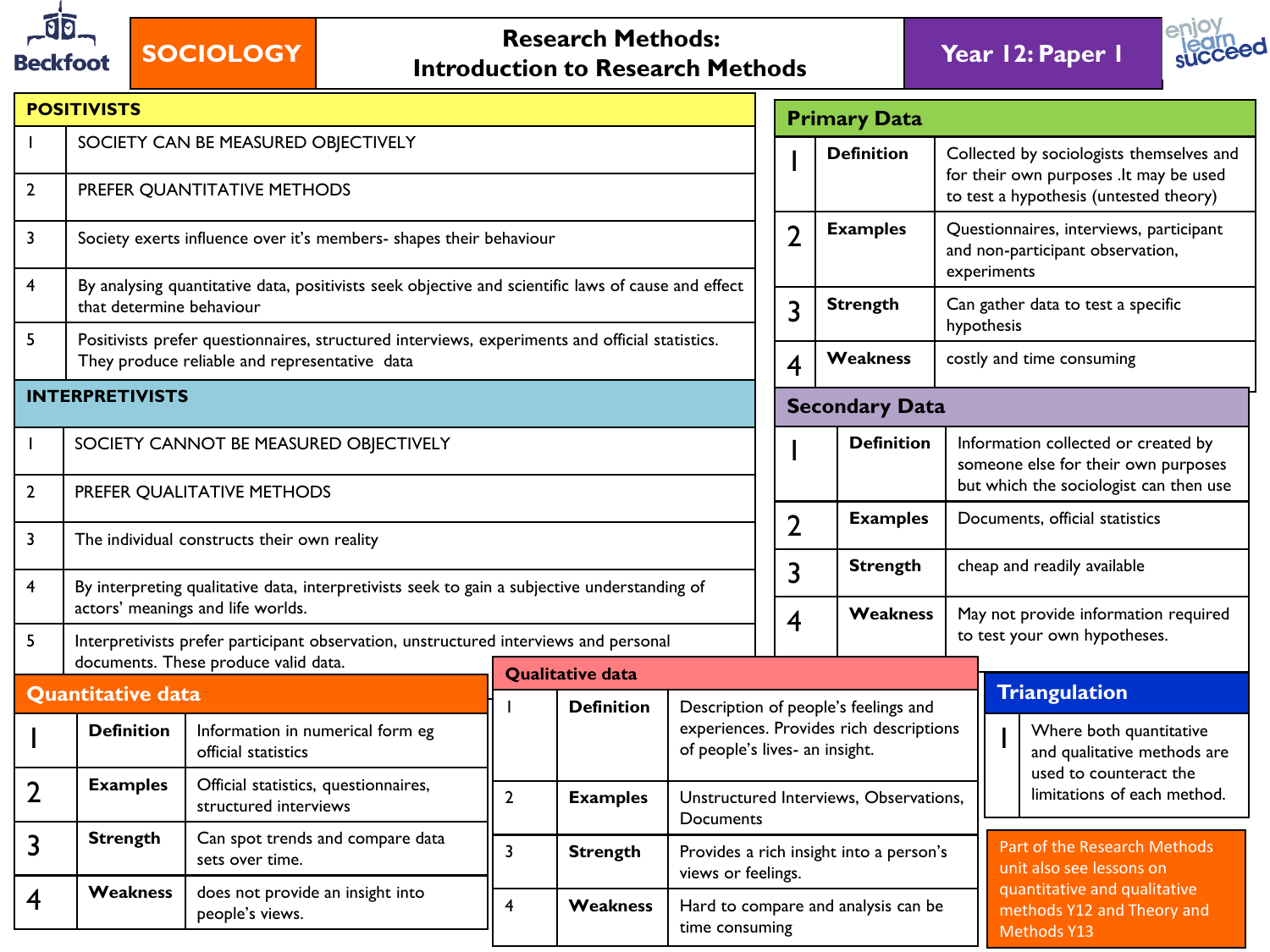

## **SOCIOLOGY Research Methods: Introduction to Research Methods Year 12: Paper 1**





|                         | <b>POSITIVISTS</b>     | <b>Primary Data</b>   |                   |  |  |
|-------------------------|------------------------|-----------------------|-------------------|--|--|
|                         |                        |                       | <b>Definition</b> |  |  |
| $\overline{2}$          |                        |                       |                   |  |  |
| $\overline{3}$          |                        | $\overline{2}$        | <b>Examples</b>   |  |  |
| $\overline{4}$          |                        | $\overline{3}$        | <b>Strength</b>   |  |  |
| 5                       |                        | $\overline{4}$        | Weakness          |  |  |
|                         | <b>INTERPRETIVISTS</b> | <b>Secondary Data</b> |                   |  |  |
|                         |                        |                       | <b>Definition</b> |  |  |
| $\mathbf 2$             |                        | $\overline{2}$        | <b>Examples</b>   |  |  |
| 3                       |                        | $\overline{3}$        | <b>Strength</b>   |  |  |
| $\overline{\mathbf{4}}$ |                        | $\overline{4}$        | Weakness          |  |  |
| 5                       |                        |                       |                   |  |  |

|                          |                   |  | <b>Qualitative data</b> |                                                            |
|--------------------------|-------------------|--|-------------------------|------------------------------------------------------------|
| <b>Quantitative data</b> |                   |  | <b>Definition</b>       | <b>Triangulation</b>                                       |
|                          | <b>Definition</b> |  |                         |                                                            |
|                          | <b>Examples</b>   |  |                         |                                                            |
|                          |                   |  | <b>Examples</b>         |                                                            |
|                          | <b>Strength</b>   |  |                         |                                                            |
|                          |                   |  | <b>Strength</b>         | Part of the Research Methods                               |
|                          | Weakness          |  |                         | unit also see lessons on                                   |
|                          |                   |  | Weakness                | quantitative and qualitative<br>methods Y12 and Theory and |
|                          |                   |  |                         | Methods Y13                                                |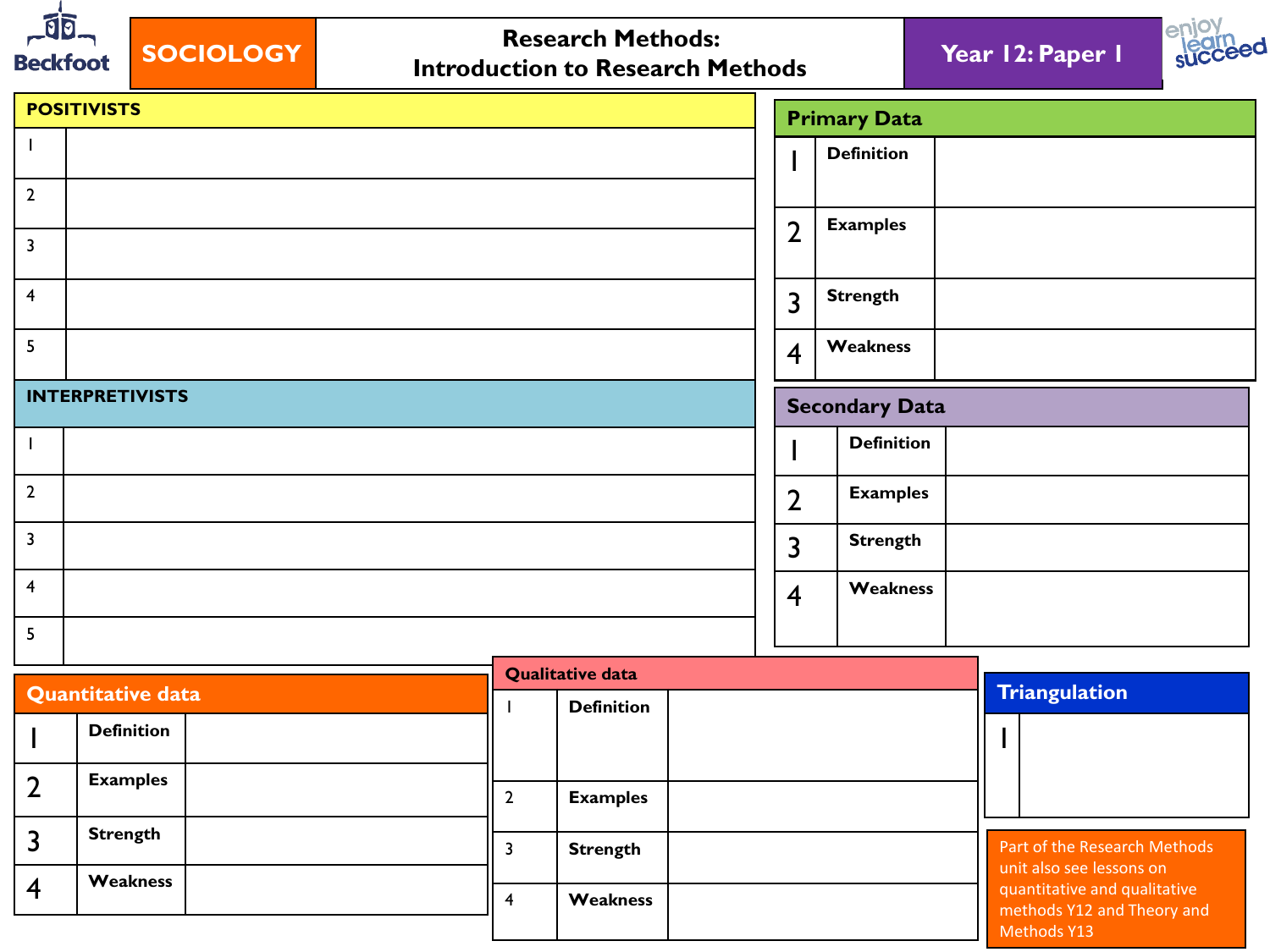

## **SOCIOLOGY Research Methods: Factors affecting choice of Topic and Methods Year 12: Paper 1**



|                         | <b>Validity</b>                                        |                                                                                                                                                                                             |                | <b>Informed</b>                      |  |
|-------------------------|--------------------------------------------------------|---------------------------------------------------------------------------------------------------------------------------------------------------------------------------------------------|----------------|--------------------------------------|--|
|                         | <b>Factors affecting choice of Method: Practical</b>   |                                                                                                                                                                                             |                |                                      |  |
|                         | <b>Time and Money</b>                                  | Some methods require more time to complete than<br>others. This can affect how much money is needed eg<br>RUTTER - Questionnaire in 12 schools or<br>VENKATESH- Observation lasting 7 years |                | Confidentia                          |  |
| $\overline{2}$          | <b>Funding body</b><br>requirements                    | funding bodies eg ESRC may request that data is<br>presented in a certain format eg statistical.                                                                                            |                | Harm to<br>Participan                |  |
| $\overline{3}$          | <b>Personal skills</b>                                 | Do you have the right characteristics or personal<br>skills for your chosen method? Eg Interviews require<br>more rapport.                                                                  |                |                                      |  |
| $\overline{\mathbf{4}}$ | Subject matter:                                        | Method needs to be appropriate for the group being<br>studied eg questionnaire should not be used for                                                                                       |                |                                      |  |
|                         |                                                        | prisoners who may have poor literacy                                                                                                                                                        |                | <b>Covert Re</b>                     |  |
| 5                       | <b>Research opportunity</b>                            | If an unexpected opportunity arises it is not possible<br>to use structured methods. Eg Patrick -Glasgow Gang                                                                               |                |                                      |  |
|                         |                                                        | Observed                                                                                                                                                                                    |                | <b>Factors affectin</b>              |  |
|                         | <b>Factors affecting choice of Method: Theoretical</b> |                                                                                                                                                                                             |                | <b>Theoretic</b><br>perspectiv       |  |
|                         | <b>Positivists vs</b><br>Interpretivists               | Positivists-prefer to use more reliable and representative<br>quantitative methods. Interpretivists -prefer to use more<br>valid qualitative methods allowing insight.                      | $\overline{2}$ | <b>Social</b><br>change an<br>values |  |
| $\overline{2}$          | Reliability                                            | A method that can be repeated and similar results are<br>obtained. EG. Lab experiments can be repeated over time<br>and obtain the same results.                                            |                |                                      |  |
| $\overline{3}$          | Representativeness                                     | whether the people we study are a typical cross-section<br>of the group we are interested in. Large scale surveys<br>have representative samples.                                           |                |                                      |  |
| $\overline{\mathbf{4}}$ | <b>Validity</b>                                        | A valid method produces an accurate or genuine picture<br>of what something is really like.                                                                                                 |                | factors                              |  |
|                         |                                                        |                                                                                                                                                                                             |                | Part of the Resear                   |  |

|                         |                                          |                                                                                                                                             | <b>Factors Affecting choice of Method: Ethical Issues</b>                                                                                                                                    |  |  |  |  |
|-------------------------|------------------------------------------|---------------------------------------------------------------------------------------------------------------------------------------------|----------------------------------------------------------------------------------------------------------------------------------------------------------------------------------------------|--|--|--|--|
| ı                       | <b>Informed consent</b>                  |                                                                                                                                             | Participants should have right to refuse,<br>given facts, give consent before and<br>during research                                                                                         |  |  |  |  |
| $\overline{2}$          | <b>Confidentiality /Privacy</b>          |                                                                                                                                             | Protect identity, respect privacy, data<br>confidential                                                                                                                                      |  |  |  |  |
| $\overline{\mathbf{3}}$ | Harm to<br><b>Participants</b>           |                                                                                                                                             | Researchers should be aware of the<br>effects of their research on participants<br>eg.<br>Police intervention, Harm to<br>employment opportunities<br>Social exclusion, Psychological damage |  |  |  |  |
| $\overline{4}$          | <b>Vulnerable groups</b>                 |                                                                                                                                             | Researchers need to take special care<br>with participants who are vulnerable eg<br>age, disability, physical and mental health                                                              |  |  |  |  |
| 5                       | <b>Covert Research</b>                   |                                                                                                                                             | May occur in experiments and<br>observations-should offer right to<br>withdraw when deception is revealed                                                                                    |  |  |  |  |
|                         | <b>Factors affecting choice of topic</b> |                                                                                                                                             |                                                                                                                                                                                              |  |  |  |  |
| L                       | <b>Theoretical</b><br>perspective        |                                                                                                                                             | You would choose a topic relevant to your<br>theoretical perspective eg Feminist -gender issues,<br>Marxist-class inequalities                                                               |  |  |  |  |
| $\overline{2}$          | <b>Social</b><br>change and<br>values    | When we see social change in society or a change<br>of values, we see these topics as worthy of<br>research eg green crime                  |                                                                                                                                                                                              |  |  |  |  |
| $\overline{3}$          | <b>Funding</b><br><b>bodies</b>          | People who fund the research may also have a say<br>in the choice of topic.eg Government may want to<br>know how their policies are working |                                                                                                                                                                                              |  |  |  |  |
| 4                       | <b>Practical</b><br>factors              | Some topics may be really difficult to study eg<br>experiences of young people in North Korea                                               |                                                                                                                                                                                              |  |  |  |  |
|                         |                                          | <b>Contract Contract</b>                                                                                                                    |                                                                                                                                                                                              |  |  |  |  |

rch Methods unit also see lessons on quantitative and ods Y12 and Theory and Methods Y13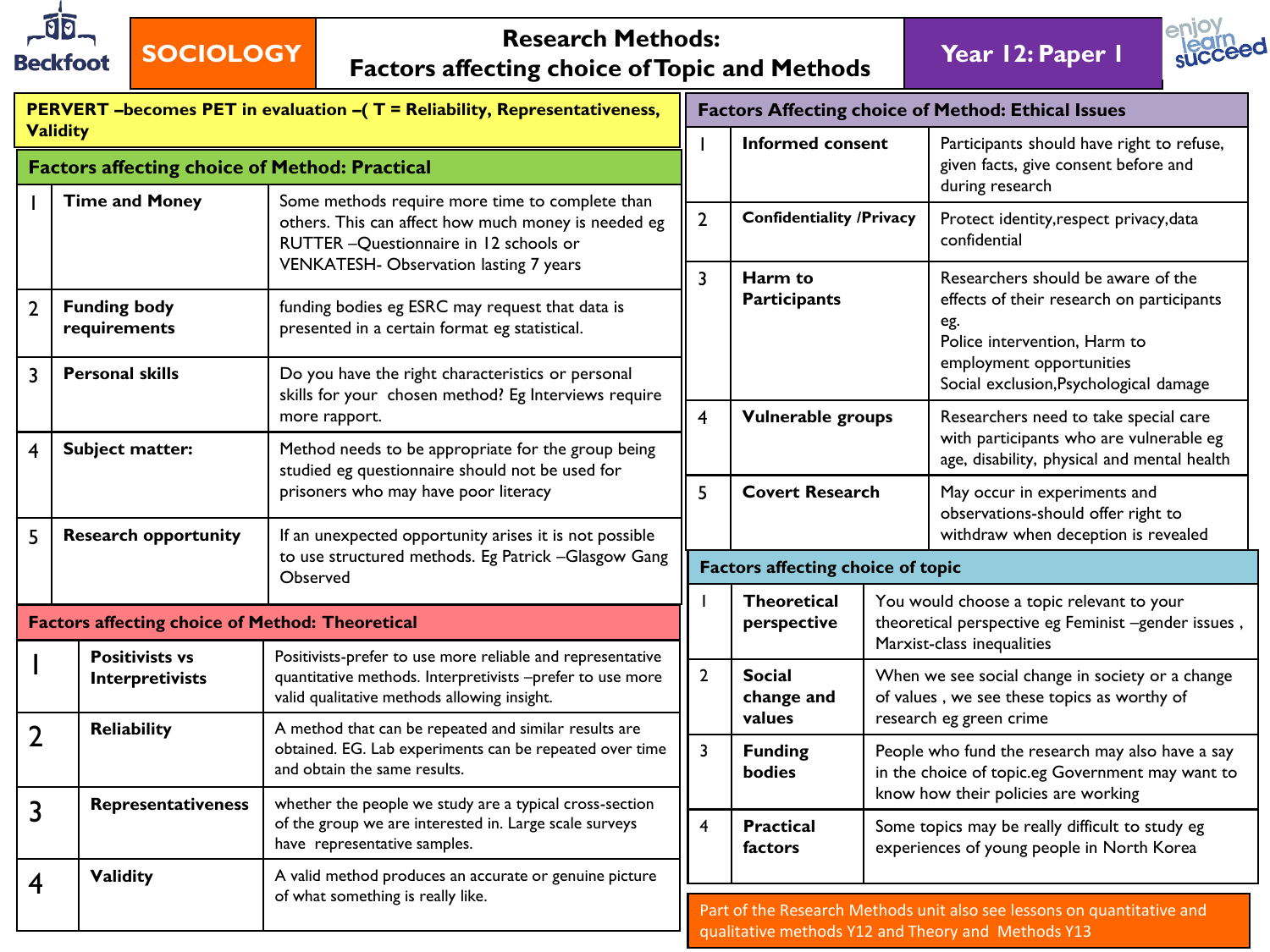| গ<br><b>Beckfoot</b> | <b>SOCIOLOGY</b>                                       | <b>Research Methods:</b><br><b>Factors affecting choice of Topic and Methods</b> |                |                                                           | Year 12: Paper 1                                                       |  |  |  |  |
|----------------------|--------------------------------------------------------|----------------------------------------------------------------------------------|----------------|-----------------------------------------------------------|------------------------------------------------------------------------|--|--|--|--|
|                      |                                                        | PERVERT - becomes PET in evaluation - (T = Reliability, Representativeness,      |                | <b>Factors Affecting choice of Method: Ethical Issues</b> |                                                                        |  |  |  |  |
| <b>Validity</b>      | <b>Factors affecting choice of Method: Practical</b>   |                                                                                  |                | <b>Informed consent</b>                                   |                                                                        |  |  |  |  |
|                      | <b>Time and Money</b>                                  |                                                                                  | $\overline{2}$ | <b>Confidentiality /Privacy</b>                           |                                                                        |  |  |  |  |
|                      |                                                        |                                                                                  |                |                                                           |                                                                        |  |  |  |  |
| $\overline{2}$       | <b>Funding body</b><br>requirements                    |                                                                                  | 3              | Harm to<br><b>Participants</b>                            |                                                                        |  |  |  |  |
| $\overline{3}$       | <b>Personal skills</b>                                 |                                                                                  |                |                                                           |                                                                        |  |  |  |  |
| 4                    | Subject matter:                                        |                                                                                  | 4              | Vulnerable groups                                         |                                                                        |  |  |  |  |
|                      |                                                        |                                                                                  | 5              | <b>Covert Research</b>                                    |                                                                        |  |  |  |  |
| 5                    | <b>Research opportunity</b>                            |                                                                                  |                |                                                           |                                                                        |  |  |  |  |
|                      |                                                        |                                                                                  |                | <b>Factors affecting choice of topic</b>                  |                                                                        |  |  |  |  |
|                      | <b>Factors affecting choice of Method: Theoretical</b> |                                                                                  | J.             | <b>Theoretical</b><br>perspective                         |                                                                        |  |  |  |  |
|                      | <b>Positivists vs</b><br>Interpretivists               |                                                                                  | $\overline{2}$ | <b>Social</b><br>change and<br>values                     |                                                                        |  |  |  |  |
| $\overline{2}$       | Reliability                                            |                                                                                  | 3              | <b>Funding</b><br>bodies                                  |                                                                        |  |  |  |  |
| 3                    | Representativeness                                     |                                                                                  | 4              | <b>Practical</b><br>factors                               |                                                                        |  |  |  |  |
| $\overline{4}$       | <b>Validity</b>                                        |                                                                                  |                |                                                           | Part of the Research Methods unit also see lessons on quantitative and |  |  |  |  |

qualitative methods Y12 and Theory and Methods Y13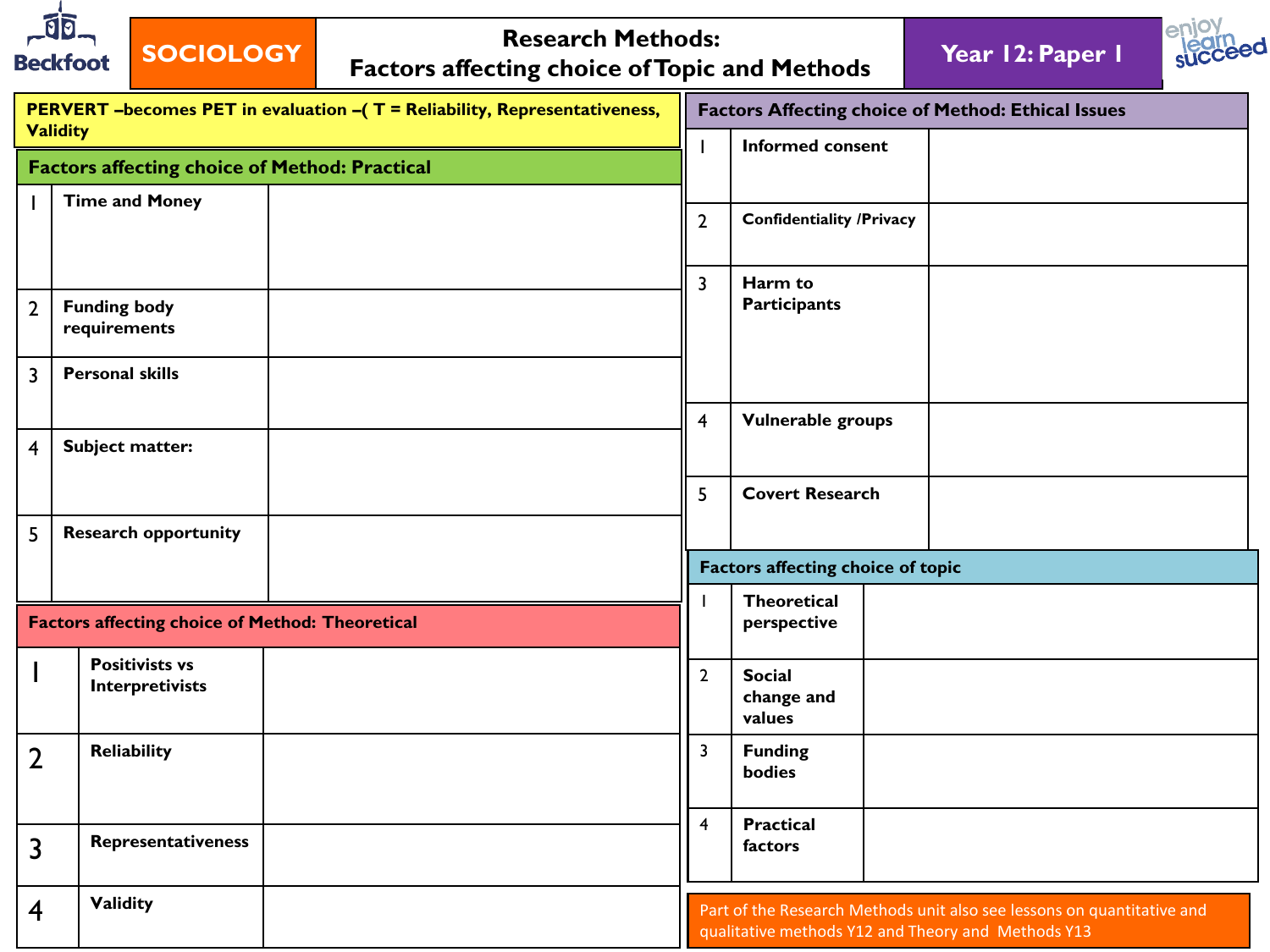

## **SOCIOLOGY Research Methods: The Research Process and Sampling PT1 Year 12: Paper 1**



|                | <b>The Research Process</b>                                                   |                                                                                                                                                                                                                                                                        |
|----------------|-------------------------------------------------------------------------------|------------------------------------------------------------------------------------------------------------------------------------------------------------------------------------------------------------------------------------------------------------------------|
| I              | <b>Developing</b><br>research<br>aims and<br>hypotheses                       | Research aims set out what the<br>researcher will study and<br>provide a focus for the study<br>A hypothesis is a<br>hunch/informed guess- written<br>as a statement to be tested.<br>Will / will not be supported by<br>study evidence.                               |
| $\overline{2}$ | <b>Carrying out</b><br>a pilot study                                          | This is a small-scale trial run.<br>Usually done to identify<br>problems with design before<br>time and money is spent on the<br>research. If needed methods<br>can be redesigned if problems<br>are found.                                                            |
| 3              | Selecting a<br>sample                                                         | A sample is a subgroup of the<br>population under study                                                                                                                                                                                                                |
| 4              | <b>Collecting</b><br>data                                                     | Sociologists use a range of<br>primary/secondary methods<br>that generate quantitative /<br>qualitative data                                                                                                                                                           |
| 5              | <b>Analysing</b><br>data                                                      | Data involves interpreting or<br>making sense of data gathered.<br>Spot trends, patterns and<br>make links back to aims of<br>study/hypothesis.                                                                                                                        |
| 6              | <b>Evaluating</b><br>study's aims,<br>methods,<br>findings and<br>conclusions | Sociologists write articles<br>about their research in journals<br>and books. They are reviewed<br>by their peers and evaluated by<br>other sociologists- this is<br>known as peer review. You<br>weigh up the strengths and<br>weaknesses of findings and<br>methods. |

|                | <b>HYPOTHESES</b>         |                                                                                                                                                                                                           |  |  |  |
|----------------|---------------------------|-----------------------------------------------------------------------------------------------------------------------------------------------------------------------------------------------------------|--|--|--|
| I              | <b>Definition</b>         | This is a possible explanation that can be tested by collecting evidence to support<br>it or prove it false. Discarding a hypothesis is a good thing! This just means we<br>have learnt something new!    |  |  |  |
| $\overline{2}$ | <b>Advantages</b>         | Gives direction to our research. Gives focus to our questions. Positivists<br>favour a hypothesis. They seek cause and effect relationships                                                               |  |  |  |
| <b>AIMS</b>    |                           |                                                                                                                                                                                                           |  |  |  |
|                | <b>Definition</b>         | An aim is more general than a hypothesis. It will simply be there to collect data on<br>a certain topic. Interpretivists favour a broad aim rather than a hypothesis-<br>concerned with actors' meanings. |  |  |  |
| $\mathbf{2}$   | <b>Advantages</b>         | More open-ended.<br>Not tied to trying to prove a particular hypothesis.<br>Useful at the start of research when we know very little.                                                                     |  |  |  |
|                | <b>OPERATIONALISATION</b> |                                                                                                                                                                                                           |  |  |  |
| L              | <b>Definition</b>         | Process of turning a sociological concept or theory into something measureable.                                                                                                                           |  |  |  |
|                |                           | Eg. To measure a person's social class we might ask the question- "What is your<br>job?"                                                                                                                  |  |  |  |
| $\overline{2}$ | <b>Problems</b>           | When different sociologists operationalise the same concept differently eg- placing<br>an occupation into two different categories.                                                                       |  |  |  |
|                | <b>PILOT STUDY</b>        |                                                                                                                                                                                                           |  |  |  |
| I              | <b>Definition</b>         | A small-scale trial run, usually of a social survey, conducted before the main study                                                                                                                      |  |  |  |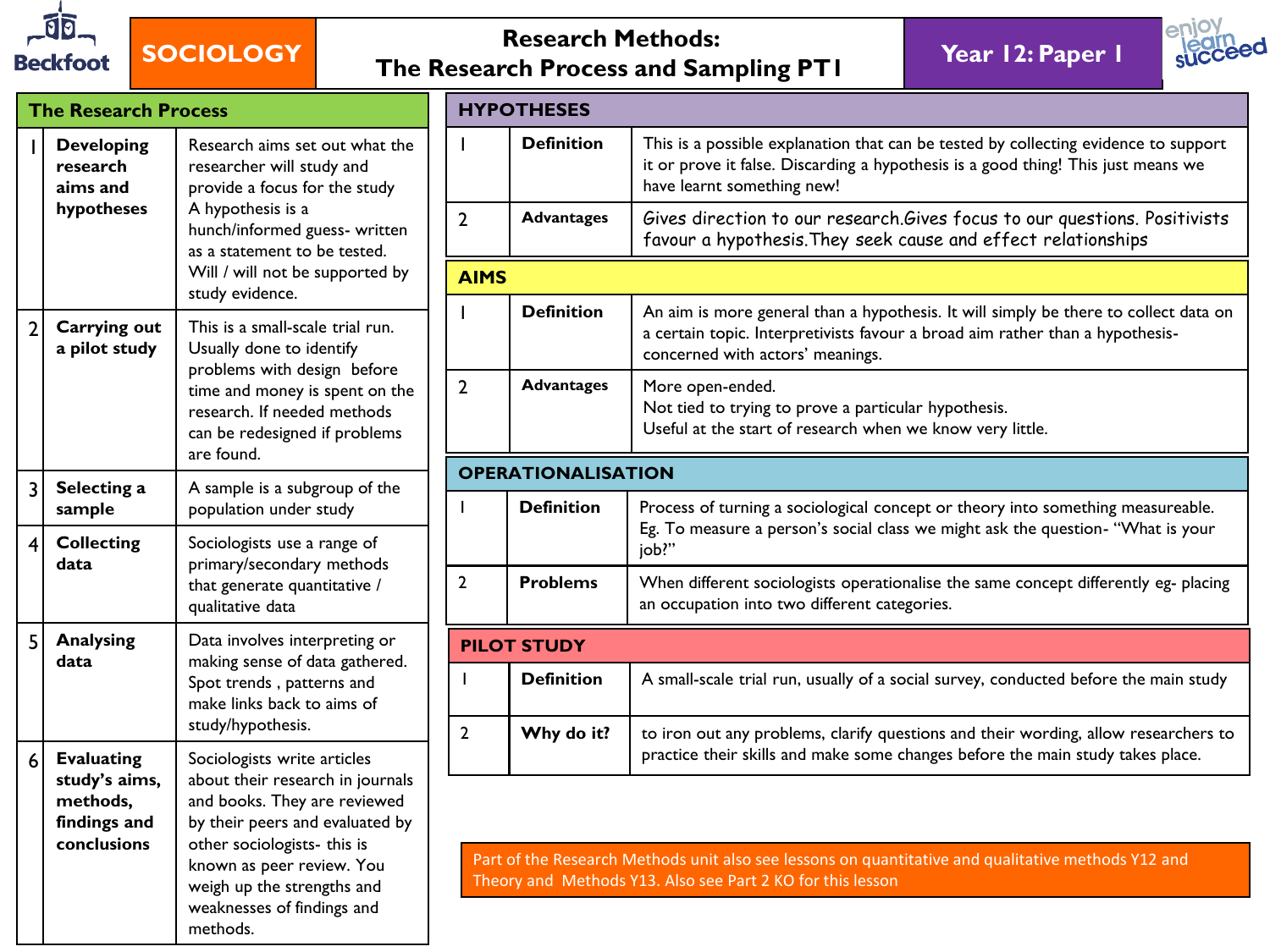| গিচ<br><b>SOCIOLOGY</b><br><b>Beckfoot</b>                          |                             |                          | <b>Research Methods:</b>  | The Research Process and Sampling PT1                                                                                                                            | Year 12: Paper 1 |  |
|---------------------------------------------------------------------|-----------------------------|--------------------------|---------------------------|------------------------------------------------------------------------------------------------------------------------------------------------------------------|------------------|--|
|                                                                     | <b>The Research Process</b> |                          | <b>HYPOTHESES</b>         |                                                                                                                                                                  |                  |  |
| <b>Developing</b><br>research                                       |                             | $\mathbf{I}$             | <b>Definition</b>         |                                                                                                                                                                  |                  |  |
| aims and<br>hypotheses                                              |                             | $\overline{2}$           | <b>Advantages</b>         |                                                                                                                                                                  |                  |  |
|                                                                     |                             | <b>AIMS</b>              |                           |                                                                                                                                                                  |                  |  |
| $\overline{2}$<br><b>Carrying out</b>                               |                             | $\mathbf{I}$             | <b>Definition</b>         |                                                                                                                                                                  |                  |  |
| a pilot study                                                       |                             | $\overline{2}$           | <b>Advantages</b>         |                                                                                                                                                                  |                  |  |
| $\overline{3}$                                                      | Selecting a                 |                          |                           |                                                                                                                                                                  |                  |  |
| sample                                                              |                             |                          | <b>OPERATIONALISATION</b> |                                                                                                                                                                  |                  |  |
| <b>Collecting</b><br>$\overline{4}$<br>data                         |                             | $\overline{\phantom{a}}$ | <b>Definition</b>         |                                                                                                                                                                  |                  |  |
|                                                                     |                             | $\overline{2}$           | <b>Problems</b>           |                                                                                                                                                                  |                  |  |
| 5 <sup>1</sup><br><b>Analysing</b><br>data                          |                             |                          | <b>PILOT STUDY</b>        |                                                                                                                                                                  |                  |  |
|                                                                     |                             |                          | <b>Definition</b>         |                                                                                                                                                                  |                  |  |
| 6<br><b>Evaluating</b><br>study's aims,<br>methods,<br>findings and |                             | $\overline{2}$           | Why do it?                |                                                                                                                                                                  |                  |  |
| conclusions                                                         |                             |                          |                           | Part of the Research Methods unit also see lessons on quantitative and qualitative methods Y12 and<br>Theory and Methods Y13. Also see Part 2 KO for this lesson |                  |  |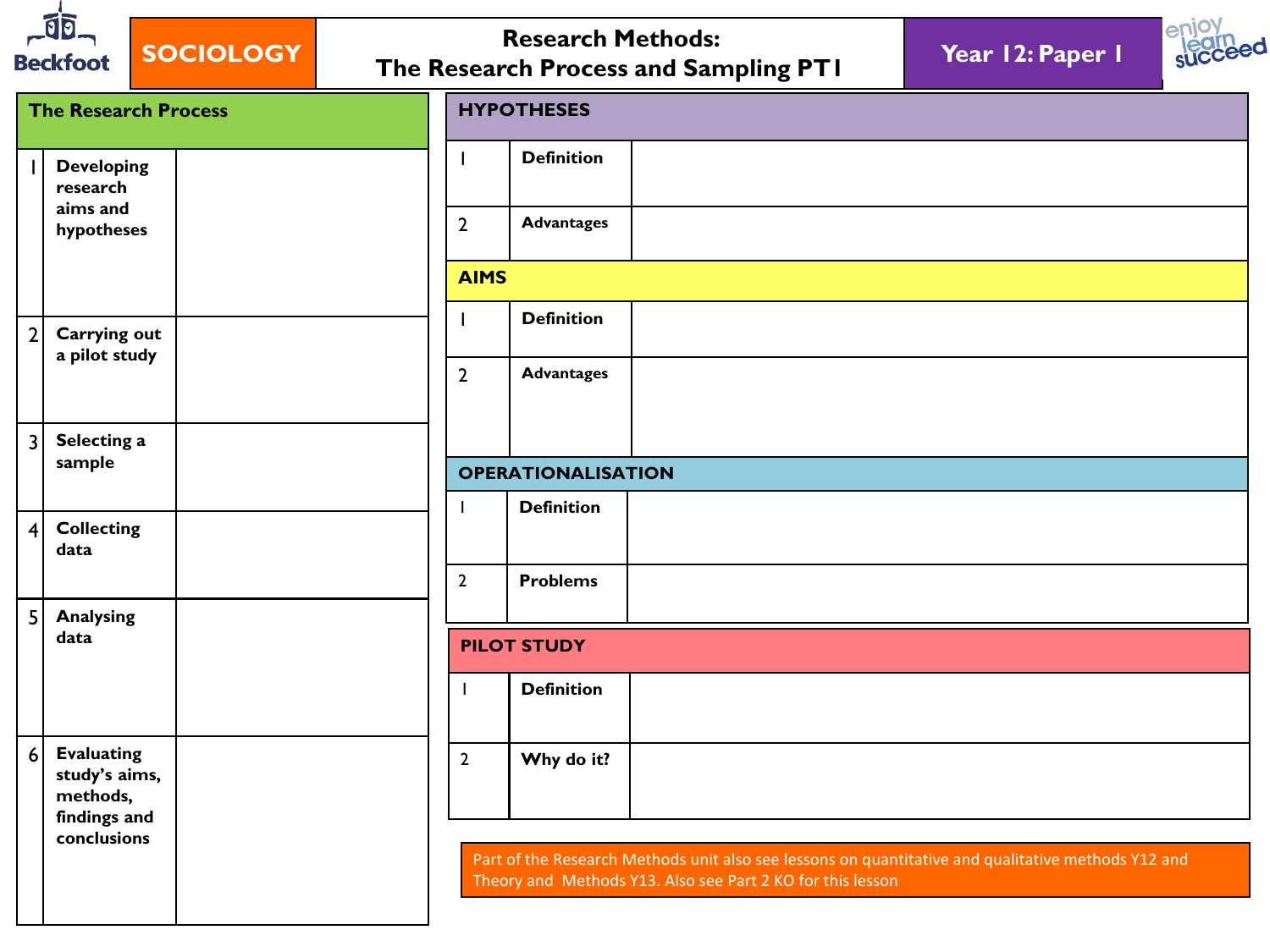

## **SOCIOLOGY Research Methods: The Research Process and Sampling PT2 Year 12: Paper 1**





|                                                                                                                                                                                                                   | <b>Sampling</b>                                                                                                                                                                                |                                                                                                                                             |                                                                                                                        | <b>TYPES of Sampling</b>                                                                                                                  |                                                                                                                                                                             |                                                                                  |                                                                               |  |  |
|-------------------------------------------------------------------------------------------------------------------------------------------------------------------------------------------------------------------|------------------------------------------------------------------------------------------------------------------------------------------------------------------------------------------------|---------------------------------------------------------------------------------------------------------------------------------------------|------------------------------------------------------------------------------------------------------------------------|-------------------------------------------------------------------------------------------------------------------------------------------|-----------------------------------------------------------------------------------------------------------------------------------------------------------------------------|----------------------------------------------------------------------------------|-------------------------------------------------------------------------------|--|--|
|                                                                                                                                                                                                                   | <b>Sample</b>                                                                                                                                                                                  | smaller subgroup                                                                                                                            |                                                                                                                        | <b>Type</b>                                                                                                                               | <b>Explanation</b>                                                                                                                                                          | <b>Strengths</b>                                                                 | <b>Limitations</b>                                                            |  |  |
|                                                                                                                                                                                                                   |                                                                                                                                                                                                | drawn from the<br>wider group that<br>we are interested                                                                                     |                                                                                                                        | Random                                                                                                                                    | Draw names out of a hat or a random number<br>generator.                                                                                                                    | Avoids bias                                                                      | Atypical Sample -<br>unrepresentative                                         |  |  |
| $\overline{2}$                                                                                                                                                                                                    | <b>Sampling</b>                                                                                                                                                                                | in.<br>process of selecting<br>a sample                                                                                                     | $\overline{2}$                                                                                                         | <b>Systematic sampling</b>                                                                                                                | Every nth person is chosen.<br>Eq. Young and Wilmott chose every 36th<br>person on an electoral register in their<br>family study                                           | Avoids bias                                                                      | Atypical Sample -<br>unrepresentative                                         |  |  |
| 3                                                                                                                                                                                                                 | Why do it?                                                                                                                                                                                     | want to ensure<br>that those we<br>study are typical<br>of the research<br>population or<br>representative.<br>(Favoured by<br>Positivists) | $\overline{3}$                                                                                                         | <b>Stratified random</b><br>sampling                                                                                                      | Researcher breaks down the population in<br>the sampling frame by age, ethnicity etc.<br>The sample is then created in the same<br>proportions.                             | Representative                                                                   | Not always possible<br>E.g. Homeless, hidden<br>members of the<br>population. |  |  |
|                                                                                                                                                                                                                   |                                                                                                                                                                                                |                                                                                                                                             | $\overline{4}$                                                                                                         | Quota                                                                                                                                     | Same procedure as stratified random sample<br>and then each researcher is given a quota to<br>fill for each group eg males, females.<br>They continue until this is filled. | Quick                                                                            | May only get a sample<br>of those willing to take<br>part.                    |  |  |
|                                                                                                                                                                                                                   |                                                                                                                                                                                                | $\bullet$<br>we can then<br>make<br>generalisations<br>from our<br>findings to the<br>whole research                                        | 5                                                                                                                      | <b>Snowball</b>                                                                                                                           | Making contact with a number of key people<br>who then introduce others to the<br>researcher.<br>This continues until enough data has been<br>gathered                      | Good for<br>'hidden<br>groups' e.g.<br>illegal activities<br>- drug use,<br>etc. | Sample size can be<br>limited, small, not<br>necessarily<br>representative.   |  |  |
| $\overline{4}$                                                                                                                                                                                                    | population<br>Volunteer<br>6<br><b>Sampling</b><br>list of all the<br>members of the<br>frame<br>population we are<br>interested in. Eg<br>Electoral<br>register, Pupils on<br>roll in schools |                                                                                                                                             | This sampling relies on volunteers. The<br>researcher will request volunteers through<br>advertising in magazines etc. | You already<br>have the<br>consent of<br>sample and<br>they are<br>willing to take<br>part.                                               | People who volunteer<br>may have certain<br>characteristics which<br>make them<br>unrepresentative.<br>e.g. Retired or<br>unemployed have more<br>time to do this.          |                                                                                  |                                                                               |  |  |
| 5<br><b>Non-Representative samples</b><br>Not all samples used are representative:<br>Practical- may not know CAGE, no sampling<br>frame OR Interpretivists-seek more valid<br>data not general laws of behavior. |                                                                                                                                                                                                | $\overline{7}$                                                                                                                              | Opportunity or<br><b>Convenience</b><br>sampling.                                                                      | Choosing from individuals who are easiest to<br>access. E.g. passers-by in the street or a<br>captive audience such as a class of pupils. | They are quick<br>and easy to<br>find.                                                                                                                                      | Not always<br>representative.                                                    |                                                                               |  |  |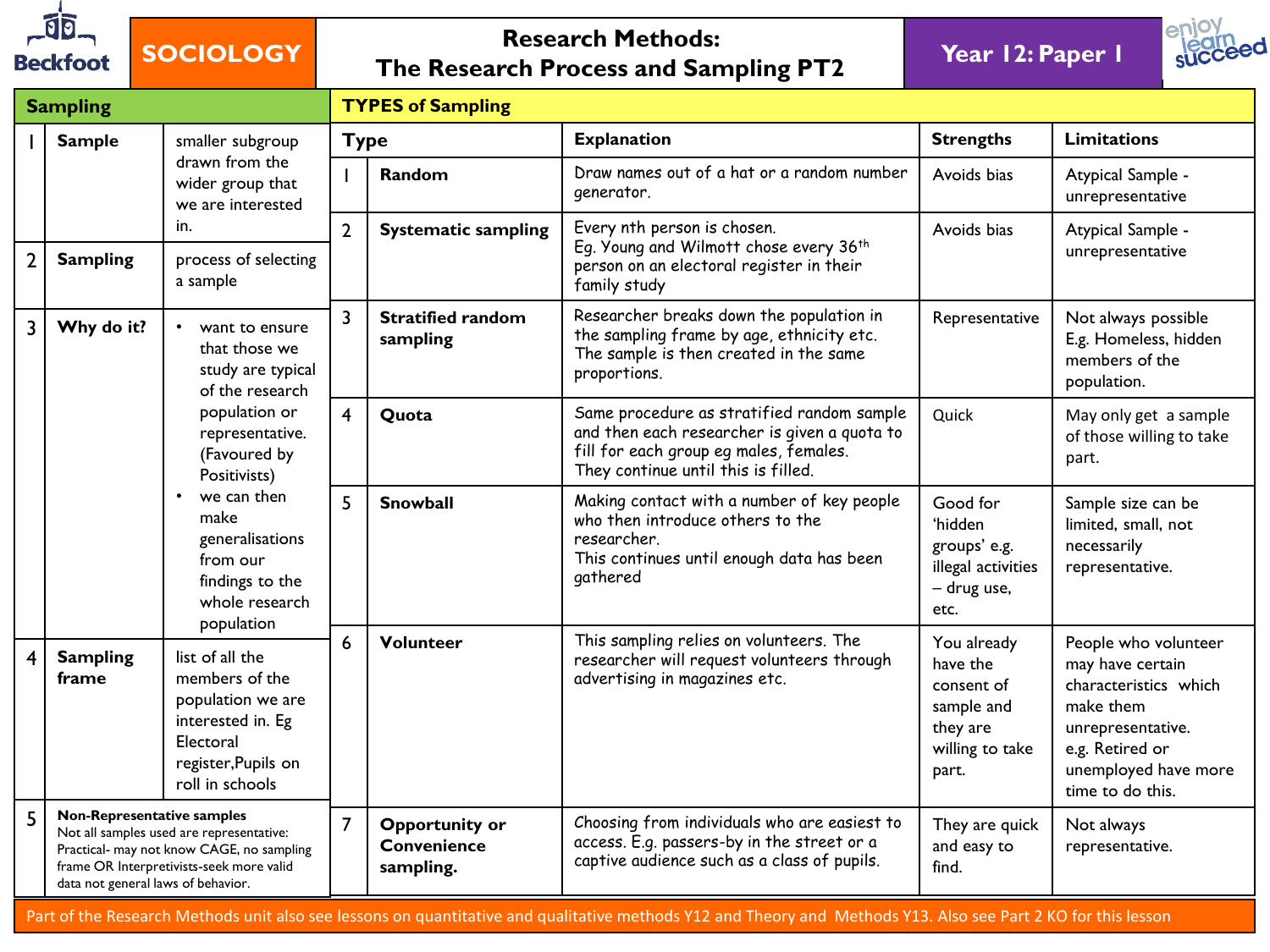| $\vec{0}$<br><b>SOCIOLOGY</b><br><b>Beckfoot</b> |                            |  |                         | <b>Research Methods:</b><br>The Research Process and Sampling PT2 | enjoy<br>succeed<br>Year 12: Paper 1 |                  |                    |  |
|--------------------------------------------------|----------------------------|--|-------------------------|-------------------------------------------------------------------|--------------------------------------|------------------|--------------------|--|
|                                                  | <b>Sampling</b>            |  |                         | <b>TYPES of Sampling</b>                                          |                                      |                  |                    |  |
|                                                  |                            |  |                         | <b>Type</b>                                                       | <b>Explanation</b>                   | <b>Strengths</b> | <b>Limitations</b> |  |
| $\mathbf{L}$                                     | <b>Sample</b>              |  |                         | Random                                                            |                                      |                  |                    |  |
|                                                  |                            |  | $\mathbf{2}$            | <b>Systematic sampling</b>                                        |                                      |                  |                    |  |
|                                                  |                            |  | $\overline{3}$          | <b>Stratified random</b><br>sampling                              |                                      |                  |                    |  |
| $2^{\circ}$                                      | <b>Sampling</b>            |  |                         |                                                                   |                                      |                  |                    |  |
|                                                  |                            |  | $\overline{\mathbf{4}}$ | Quota                                                             |                                      |                  |                    |  |
|                                                  |                            |  | 5                       | Snowball                                                          |                                      |                  |                    |  |
| $\mathsf{3}$                                     | Why do it?                 |  |                         |                                                                   |                                      |                  |                    |  |
| $\overline{\mathbf{4}}$                          | <b>Sampling</b><br>frame   |  | $6\phantom{a}$          | Volunteer                                                         |                                      |                  |                    |  |
| 5                                                | Non-Representative samples |  |                         |                                                                   |                                      |                  |                    |  |
|                                                  |                            |  | $\overline{7}$          | <b>Opportunity or</b><br>Convenience<br>sampling.                 |                                      |                  |                    |  |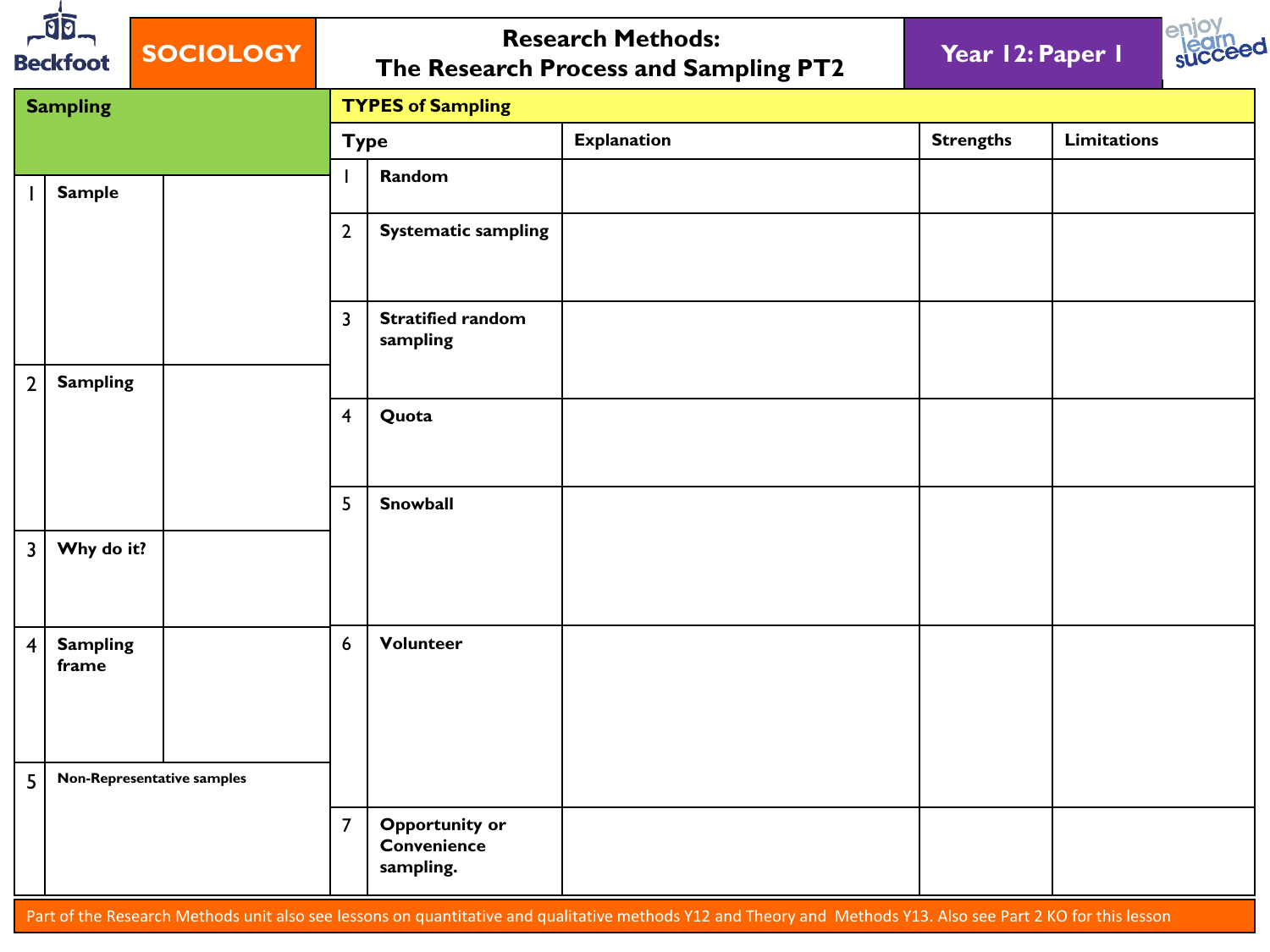

**SOCIOLOGY Research Methods: Experiments PT 1 Year 12: Paper 1**



| <b>LAB EXPERIMENT</b>                                                                                                                                                                                                                                                                                                                                                                       |                                                                                                                                                                                                                                                                                                                                                 |                                                                                                                                                        |                                                                                         |                                                                                                                                                                |                |                                                                                                                                                                                                                 |  |  |  |
|---------------------------------------------------------------------------------------------------------------------------------------------------------------------------------------------------------------------------------------------------------------------------------------------------------------------------------------------------------------------------------------------|-------------------------------------------------------------------------------------------------------------------------------------------------------------------------------------------------------------------------------------------------------------------------------------------------------------------------------------------------|--------------------------------------------------------------------------------------------------------------------------------------------------------|-----------------------------------------------------------------------------------------|----------------------------------------------------------------------------------------------------------------------------------------------------------------|----------------|-----------------------------------------------------------------------------------------------------------------------------------------------------------------------------------------------------------------|--|--|--|
|                                                                                                                                                                                                                                                                                                                                                                                             | <b>Definition</b>                                                                                                                                                                                                                                                                                                                               | A test carried out in controlled conditions and in an artificial setting to establish a cause and effect<br>relationship between two or more variables |                                                                                         |                                                                                                                                                                |                |                                                                                                                                                                                                                 |  |  |  |
| $\overline{2}$                                                                                                                                                                                                                                                                                                                                                                              | Independent variable (IV)                                                                                                                                                                                                                                                                                                                       |                                                                                                                                                        |                                                                                         |                                                                                                                                                                |                | The factor that will be manipulated by the researcher eg. The amount of praise given by a teacher                                                                                                               |  |  |  |
| 3                                                                                                                                                                                                                                                                                                                                                                                           | Dependent Variable (DV)                                                                                                                                                                                                                                                                                                                         |                                                                                                                                                        |                                                                                         |                                                                                                                                                                |                | The outcome of manipulating the IV eq. Pupil test scores (dependent on praise given by teacher)                                                                                                                 |  |  |  |
| 4                                                                                                                                                                                                                                                                                                                                                                                           | <b>Control Group</b>                                                                                                                                                                                                                                                                                                                            | experimental group can be compared.                                                                                                                    |                                                                                         |                                                                                                                                                                |                | The group that will not be exposed to the variable under investigation. It will be identical to the<br>experimental group in all other respects. This group provides a baseline against which changes in the    |  |  |  |
| 5                                                                                                                                                                                                                                                                                                                                                                                           | <b>Experimental group</b>                                                                                                                                                                                                                                                                                                                       | all other respects.                                                                                                                                    |                                                                                         |                                                                                                                                                                |                | The group that will be exposed to the variable under investigation. It will be identical to the control group in                                                                                                |  |  |  |
|                                                                                                                                                                                                                                                                                                                                                                                             | <b>KEY STUDIES</b>                                                                                                                                                                                                                                                                                                                              |                                                                                                                                                        |                                                                                         | <b>STRENGTHS</b>                                                                                                                                               |                | <b>LIMITATIONS</b>                                                                                                                                                                                              |  |  |  |
|                                                                                                                                                                                                                                                                                                                                                                                             | MAYO: The Hawthorne Effect-Hawthorne plant of the Western<br>Electric Company in 1925-measure the effect of various changes in<br>working conditions on industrial output. Any changes made- even<br>unfavourable had little effect on industrial output-workers were<br>efficient because they knew they were being observed by Mayo.          |                                                                                                                                                        | <b>ETHICAL:</b><br>Some unethical research is<br>justified eg Milgram study<br>outcomes |                                                                                                                                                                | $\mathbf{I}$   | <b>PRACTICAL:</b><br>Hard to identify and control all the variables<br>Cannot be used to study past and so we are<br>unable to control variables that were acting in the<br>past. Requires training and costly. |  |  |  |
| $\overline{2}$                                                                                                                                                                                                                                                                                                                                                                              | MILGRAM: Electric shock experiment-interested in researching<br>how far people would go in obeying an instruction if it involved<br>harming another person. Participants were given the role of teacher<br>and the confederate was given the role of learner. The teacher<br>thought they were administering electric shocks for each incorrect |                                                                                                                                                        | $\overline{2}$                                                                          | <b>RELIABILITY:</b><br>Because procedures are<br>standardised and<br>researcher is detached, this<br>is a very reliable method eg<br>Milgram study repeated in | $\overline{2}$ | <b>ETHICAL:</b><br>Lack of informed consent-especially for vulnerable<br>groups<br>Harm to Participants eg Zimbardo<br>Deception eg Milgram                                                                     |  |  |  |
| answer given by the learner-this was not the case. The experimenter<br>in the room would prod the teacher to continue with shocks up to<br>450v. 65% (two-thirds) of participants (i.e. teachers) continued to the<br>highest level of 450 volts. All the participants continued to 300 volts.                                                                                              |                                                                                                                                                                                                                                                                                                                                                 |                                                                                                                                                        |                                                                                         | other countries over time.<br><b>THEORETICAL</b><br>POSITIVISTS: Not reliable                                                                                  | $\overline{3}$ | <b>RELIABILITY:</b><br>Researchers may not always follow the<br>standardised procedures and so not always<br>reliable.                                                                                          |  |  |  |
| $\overline{3}$<br>ZIMBARDO: Stanford Prison Experiment- a mock prison was<br>set up at Stanford Uni- students were either guards or prisoners.<br>They adopted the uniforms of guards and priosoners. Each group of<br>sudents adopted their roles- guards became more sadistic and<br>prisoners felt the prison was real- there was no escape. Experiment<br>had to end after only 6 days. |                                                                                                                                                                                                                                                                                                                                                 |                                                                                                                                                        | $\overline{2}$                                                                          | or representative enough<br>to be favoured.<br><b>INTERPRETIVISTS: Lacks</b><br>validity due to artificiality                                                  |                | <b>VALIDITY:</b><br>The presence of the researcher can affect the<br>outcomes eg Hawthorne Effect-Mayo.<br>Artificial -not a reflection of social meanings                                                      |  |  |  |
|                                                                                                                                                                                                                                                                                                                                                                                             |                                                                                                                                                                                                                                                                                                                                                 |                                                                                                                                                        | Ignores free will.                                                                      |                                                                                                                                                                | 5              | REPRESENTATIVENESS: Sample is very small and<br>so hard to make generalisations                                                                                                                                 |  |  |  |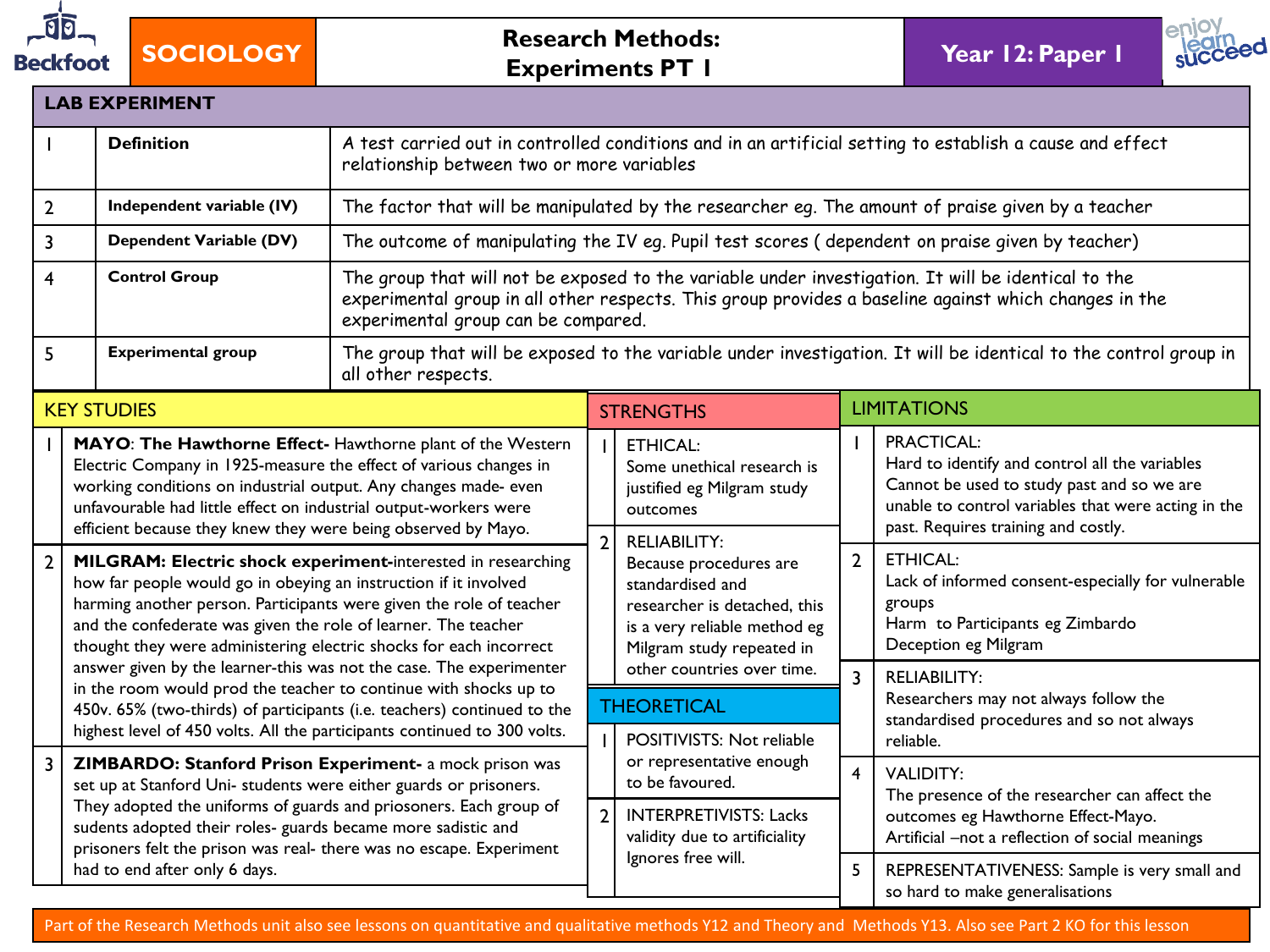



| <b>LAB EXPERIMENT</b>     |  |  |  |  |  |  |  |
|---------------------------|--|--|--|--|--|--|--|
| <b>Definition</b>         |  |  |  |  |  |  |  |
| Independent variable (IV) |  |  |  |  |  |  |  |
| Dependent Variable (DV)   |  |  |  |  |  |  |  |
| <b>Control Group</b>      |  |  |  |  |  |  |  |
| <b>Experimental group</b> |  |  |  |  |  |  |  |

| <b>KEY STUDIES</b> | <b>STRENGTHS</b>   | <b>LIMITATIONS</b>      |  |  |
|--------------------|--------------------|-------------------------|--|--|
|                    |                    |                         |  |  |
| $\overline{2}$     | $\overline{2}$     | $\overline{2}$          |  |  |
|                    | <b>THEORETICAL</b> | $\overline{3}$          |  |  |
| $\overline{3}$     | $\overline{2}$     | $\overline{\mathbf{4}}$ |  |  |
|                    |                    | $5\overline{)}$         |  |  |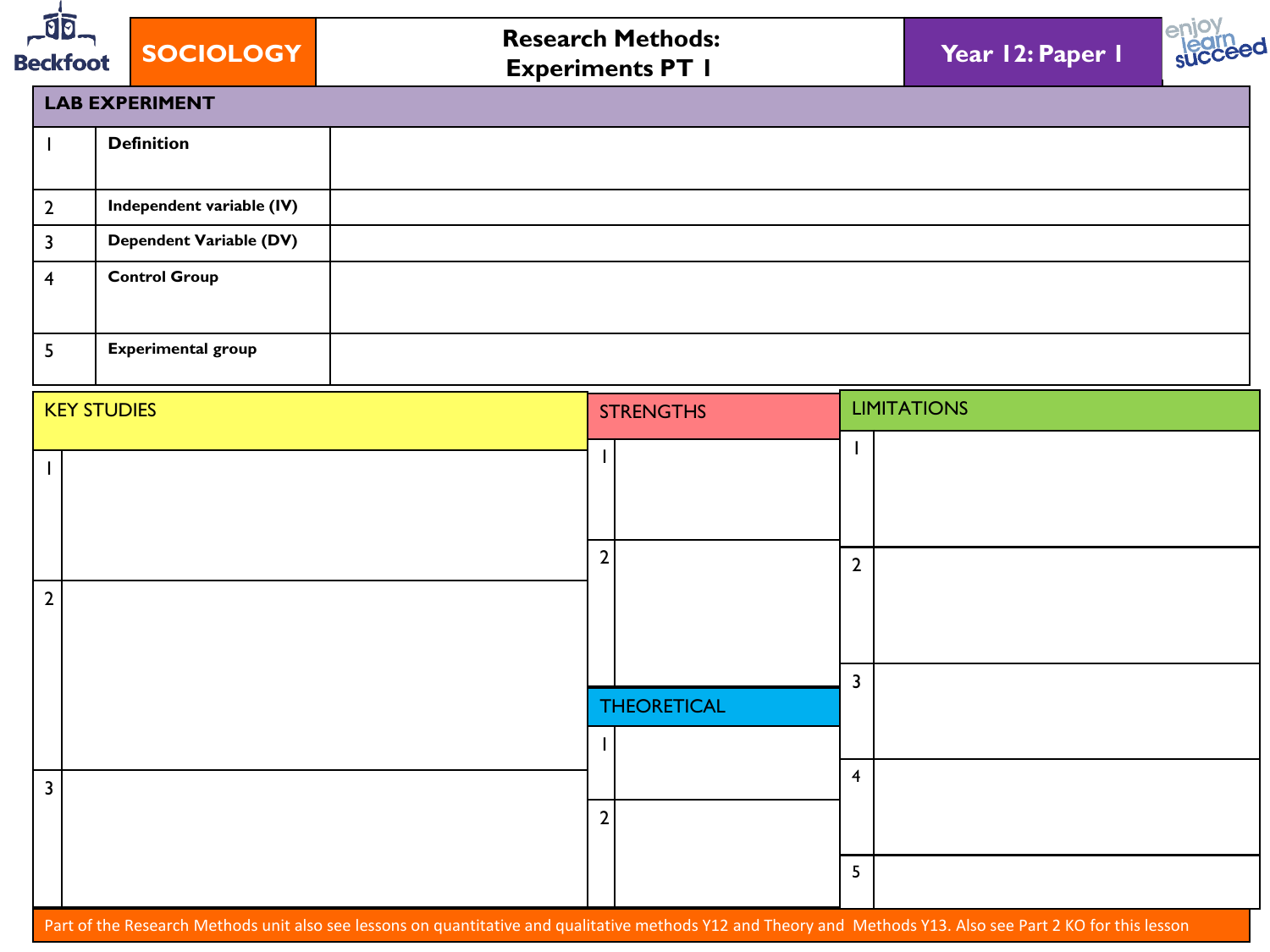

**SOCIOLOGY Research Methods: Experiments PT 2 Year 12: Paper 1**



|                | <b>FIELD EXPERIMENT</b>                                                                                                                                                                                                                                                                                                                                                                               |                           |                                                                                                                                    |                                                                                                                            |                                                                                                |                                                                                                                                                              |                                                                                                        |  |  |  |  |
|----------------|-------------------------------------------------------------------------------------------------------------------------------------------------------------------------------------------------------------------------------------------------------------------------------------------------------------------------------------------------------------------------------------------------------|---------------------------|------------------------------------------------------------------------------------------------------------------------------------|----------------------------------------------------------------------------------------------------------------------------|------------------------------------------------------------------------------------------------|--------------------------------------------------------------------------------------------------------------------------------------------------------------|--------------------------------------------------------------------------------------------------------|--|--|--|--|
|                | <b>Definition</b><br>A field experiment is carried out in a natural setting eg street or workplace. The people involved are generally unaware that they are<br>part of an experiment. This reduces the Hawthorne Effect (don't change their behaviour because they are being watched) The<br>researcher will manipulate one or more of the variables to see what effect this has on the participants. |                           |                                                                                                                                    |                                                                                                                            |                                                                                                |                                                                                                                                                              |                                                                                                        |  |  |  |  |
|                | <b>KEY STUDY</b>                                                                                                                                                                                                                                                                                                                                                                                      |                           |                                                                                                                                    |                                                                                                                            | <b>STRENGTHS</b>                                                                               |                                                                                                                                                              | <b>LIMITATIONS</b>                                                                                     |  |  |  |  |
|                | ROSENHAN-On being sane in insane places- sent mentally<br>healthy confederates to psychiatric hospitals claiming they heard<br>voices. They were all diagnosed with psychosis and only able to be<br>released when they accepted the diagnosis/were compliant.<br>*Also see Rosenthal and Jacobsen in the Education Unit                                                                              |                           |                                                                                                                                    | <b>VALIDITY</b><br>Less artificial- naturalistic setting<br>People unaware they are being<br>watched-will behave naturally |                                                                                                | PRACTICAL-<br>Gatekeepers can prevent an<br>experiment from being conducted (e.g.<br>the head teacher at a school).<br>Can be time consuming . Can't control |                                                                                                        |  |  |  |  |
|                |                                                                                                                                                                                                                                                                                                                                                                                                       |                           |                                                                                                                                    | $\overline{2}$                                                                                                             | <b>PRACTICAL</b><br>Don't need consent from the                                                |                                                                                                                                                              | all of the variables.                                                                                  |  |  |  |  |
|                | <b>THEORETICAL</b><br>Positivists- lack of control in a field experiment means this is not<br>favoured<br>Interpretivists- would welcome the natural setting but not<br>generally favoured.                                                                                                                                                                                                           |                           |                                                                                                                                    | participants and don't need to use<br>expensive equipment in all cases.                                                    | 2 <sup>1</sup>                                                                                 | <b>ETHICAL-</b><br>Potential for harm and consent issues-<br>Rosenhan- the vulnerable patients were                                                          |                                                                                                        |  |  |  |  |
| $\overline{2}$ |                                                                                                                                                                                                                                                                                                                                                                                                       |                           | $\overline{3}$<br><b>VALIDITY</b><br>Less artificial-more valid                                                                    |                                                                                                                            |                                                                                                | unaware of the experiment and the<br>researchers may have experienced<br>distress or unnecessary treatment.                                                  |                                                                                                        |  |  |  |  |
|                |                                                                                                                                                                                                                                                                                                                                                                                                       | <b>COMPARATIVE METHOD</b> |                                                                                                                                    |                                                                                                                            | <b>RELIABILITY</b><br>Achieved reliability in some studies eg<br>Rosenthal and Jacobsen-used a | 3                                                                                                                                                            | REPRESENTATIVENESS-<br>Hard to obtain a representative sample                                          |  |  |  |  |
|                |                                                                                                                                                                                                                                                                                                                                                                                                       |                           |                                                                                                                                    |                                                                                                                            | control group                                                                                  |                                                                                                                                                              | $\overline{4}$<br><b>RELIABILITY-</b>                                                                  |  |  |  |  |
|                | <b>Definition</b>                                                                                                                                                                                                                                                                                                                                                                                     |                           | Carried out in the mind of the sociologist- a<br>thought experiment. Does not involve<br>experimenting on real people. Designed to | <b>STRENGTHS</b>                                                                                                           |                                                                                                |                                                                                                                                                              | Procedures may differ in different<br>settings reducing reliability.                                   |  |  |  |  |
|                |                                                                                                                                                                                                                                                                                                                                                                                                       |                           | discover cause and effect relationships.                                                                                           |                                                                                                                            | PRACTICAL-<br>Data readily available                                                           |                                                                                                                                                              | <b>LIMITATIONS</b>                                                                                     |  |  |  |  |
|                | <b>KEY STUDY</b>                                                                                                                                                                                                                                                                                                                                                                                      |                           |                                                                                                                                    | $\overline{2}$                                                                                                             | Quick, Cheap<br><b>ETHICAL ISSUES-</b>                                                         |                                                                                                                                                              | <b>VALIDITY-</b><br>Correlations found not causes                                                      |  |  |  |  |
|                | <b>DURKHEIM- Suicide-</b> Used data on suicide, religion and marriage<br>etc to identify social facts leading to suicide eg level of integration                                                                                                                                                                                                                                                      |                           |                                                                                                                                    |                                                                                                                            | No people involved-no harm                                                                     | $\overline{2}$                                                                                                                                               | <b>REPRESENTATIVENESS</b>                                                                              |  |  |  |  |
|                | <b>THEORETICAL</b>                                                                                                                                                                                                                                                                                                                                                                                    |                           |                                                                                                                                    | $\overline{3}$                                                                                                             | <b>RELIABILITY-</b><br>Able to repeat and compare data                                         |                                                                                                                                                              | May not represent all cases eg suicide<br>recorded differently in different<br>countries due to stigma |  |  |  |  |
|                |                                                                                                                                                                                                                                                                                                                                                                                                       |                           | Positivists - approve- scientific method, objective                                                                                |                                                                                                                            | over time                                                                                      |                                                                                                                                                              |                                                                                                        |  |  |  |  |
| $\overline{2}$ |                                                                                                                                                                                                                                                                                                                                                                                                       |                           | Interpretivists- do not favour- stats are social constructs                                                                        |                                                                                                                            |                                                                                                |                                                                                                                                                              |                                                                                                        |  |  |  |  |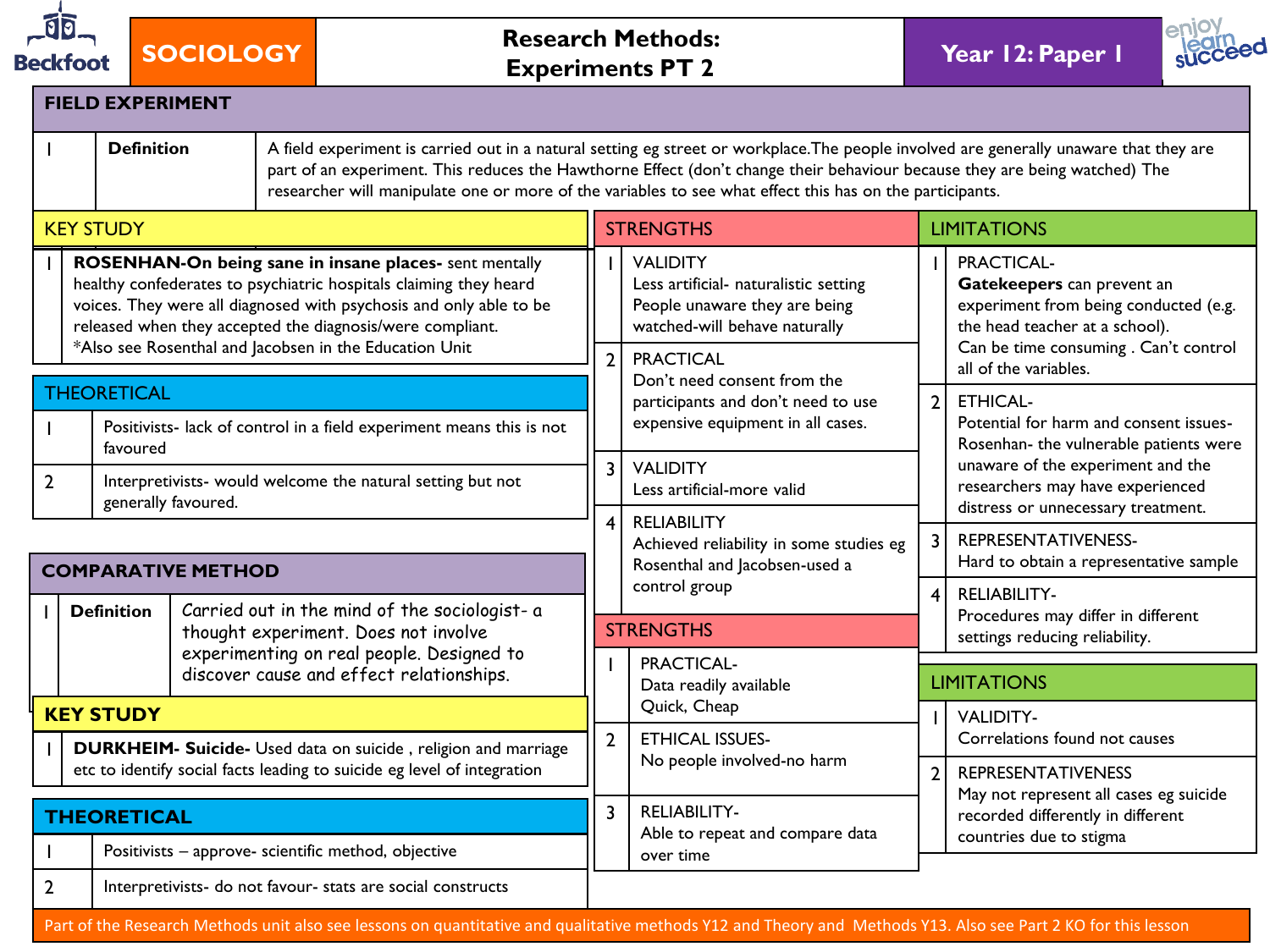| $-10$<br><b>SOCIOLOGY</b><br><b>Beckfoot</b> | <b>Research Methods:</b><br><b>Experiments PT 2</b> | enjo<br>Year 12: Paper 1 |
|----------------------------------------------|-----------------------------------------------------|--------------------------|
| <b>FIELD EXPERIMENT</b>                      |                                                     |                          |
| <b>Definition</b><br>H                       |                                                     |                          |
| <b>KEY STUDY</b>                             | <b>STRENGTHS</b>                                    | <b>LIMITATIONS</b>       |
|                                              |                                                     |                          |
|                                              |                                                     |                          |
| <b>THEORETICAL</b>                           | $\overline{2}$                                      | $\overline{2}$           |
| $\mathbf{I}$                                 |                                                     |                          |
| $\overline{2}$                               | 3                                                   | $\overline{3}$           |
| <b>COMPARATIVE METHOD</b>                    |                                                     | 4                        |
| <b>Definition</b>                            | <b>STRENGTHS</b>                                    | <b>LIMITATIONS</b>       |
|                                              |                                                     |                          |
| <b>KEY STUDY</b>                             | $\overline{2}$                                      |                          |
| <b>THEORETICAL</b>                           |                                                     | $\overline{2}$           |
| $\mathbf{I}$                                 | $\overline{3}$                                      |                          |
| $\overline{2}$                               |                                                     |                          |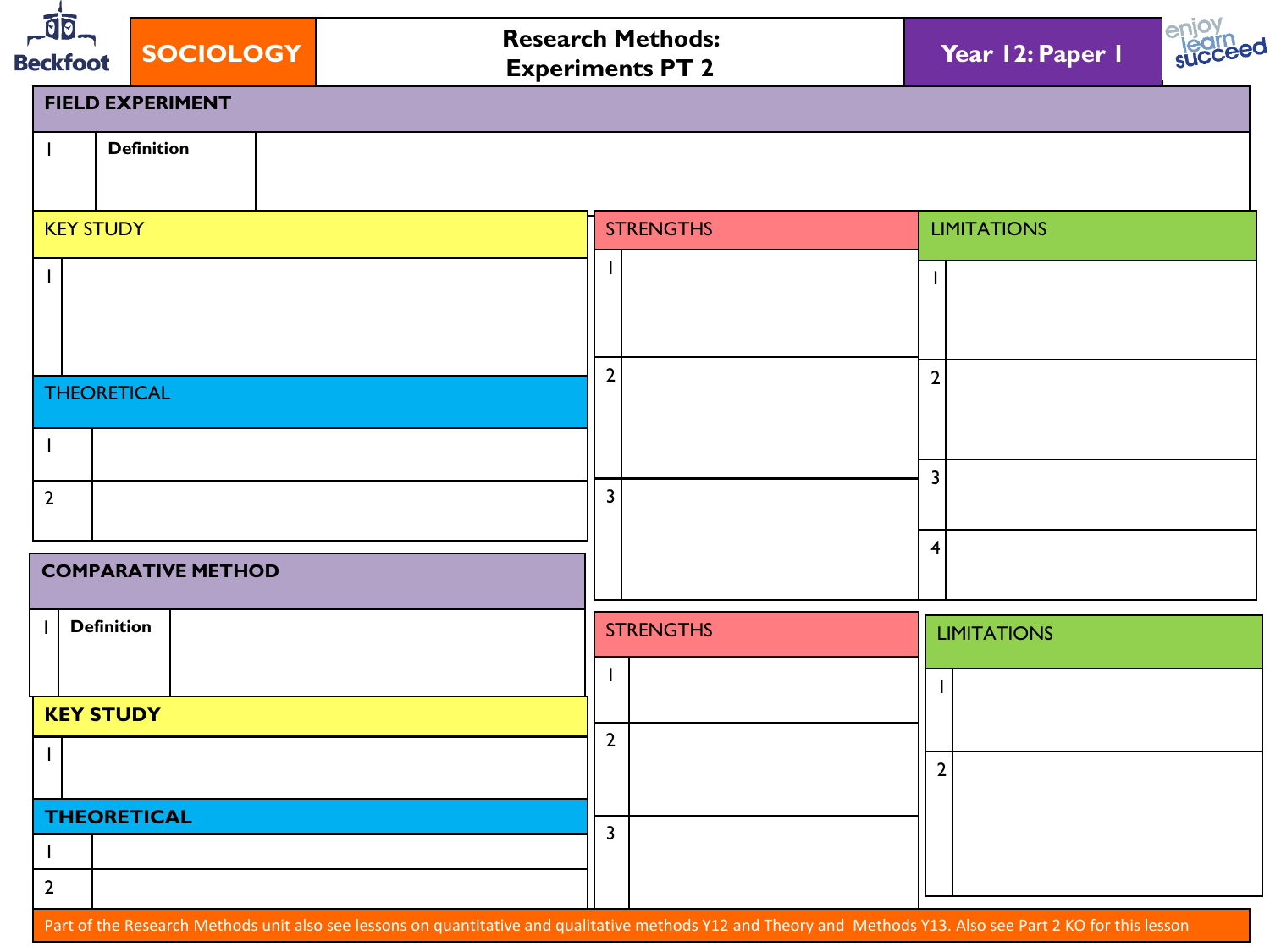

# **SOCIOLOGY Research Methods: Questionnaires**

**Year 12: Paper 1** 



|                         | <b>QUESTIONNAIRE TYPES</b>                         |                                       |                                                                                                                                                 |                |                                                                                                                                                                                                            |                |                                                                                                                                                                  |  |  |  |  |
|-------------------------|----------------------------------------------------|---------------------------------------|-------------------------------------------------------------------------------------------------------------------------------------------------|----------------|------------------------------------------------------------------------------------------------------------------------------------------------------------------------------------------------------------|----------------|------------------------------------------------------------------------------------------------------------------------------------------------------------------|--|--|--|--|
|                         | Face-to-face questionnaire                         |                                       |                                                                                                                                                 |                | Administered directly by the researcher to the subject in person - this is the same as a structured interview                                                                                              |                |                                                                                                                                                                  |  |  |  |  |
| $\mathbf{2}$            |                                                    | Self-completion questionnaire         | Completed independently . Administered in bulk                                                                                                  |                |                                                                                                                                                                                                            |                | <b>LIMITATIONS</b>                                                                                                                                               |  |  |  |  |
| 3                       | E-questionnaire/postal                             |                                       | Administered online/by post                                                                                                                     |                | <b>STRENGTHS</b>                                                                                                                                                                                           |                | PRACTICAL-                                                                                                                                                       |  |  |  |  |
|                         | <b>TYPES OF QUESTION</b><br>Open-ended<br>question |                                       | Questions in a social survey that allow respondents<br>to answer as they wish, in their own words.<br>Harder to analyse as cannot be pre-coded. |                | PRACTICAL-<br>Quick and cheap.<br>$\bullet$<br>Can reach a large audience<br>Eg: Connor and Dewson<br>(2001) posted 4000 copies of                                                                         |                | Data is superficial- questionnaires<br>need to be brief to reduce chance<br>of low-response rate<br>Incentives can push up costs eg.<br>$\bullet$<br>Prize draws |  |  |  |  |
| $\mathbf 2$             | <b>Advantages</b>                                  |                                       | Qualitative data/Gain an insight/Find out the whys                                                                                              |                | their questionnaires to                                                                                                                                                                                    |                | Postal- No guarantees that<br>$\bullet$<br>targeted person received the                                                                                          |  |  |  |  |
| $\overline{\mathbf{3}}$ | <b>Disadvantages</b>                               |                                       | Can't compare /Unable to quantify/Longer answers                                                                                                |                | students in 14 HE institutions<br>in a survey about working-                                                                                                                                               |                | questionnaire or was the one who<br>completed it.                                                                                                                |  |  |  |  |
| $\overline{\mathbf{4}}$ | <b>Closed-ended</b><br>question                    | often pre-coded for ease of analysis. | Questions in a social survey that allow only limited<br>choice of answers from a pre-set list. answers are                                      |                | class student decisions to go<br>to university.<br>Don't need special training<br>Quantifiable<br>$\bullet$                                                                                                | $\overline{2}$ | Inflexible-can't explore new ideas<br>$\bullet$<br>REPRESENTATIVENESS-Low response<br>rate;                                                                      |  |  |  |  |
| 5                       | <b>Advantages</b>                                  |                                       | Quantitative data/Quick /comparable/reliable                                                                                                    |                | Can test hypotheses<br>$\bullet$                                                                                                                                                                           |                | May only be answered by those who                                                                                                                                |  |  |  |  |
| 6                       | <b>Disadvantages</b>                               |                                       | Restricted choice / force a simplistic response                                                                                                 | $\overline{2}$ | <b>RELIABILITY-</b><br>More reliable as ;                                                                                                                                                                  |                | have the time or those who can<br>understand the questions Eg. Shere                                                                                             |  |  |  |  |
|                         | <b>THEORETICAL</b>                                 |                                       |                                                                                                                                                 |                | Easily repeated and checked by                                                                                                                                                                             |                | Hite's -only a 4.5% response rate<br>from 100,000 questionnaires posted.                                                                                         |  |  |  |  |
| п                       | <b>Positivists</b>                                 | $\bullet$<br>questionnaires.          | As they are reliable, generalisable and<br>representative they would favour                                                                     |                | other researchers-Same questions<br>used and same choice of answers<br>given<br>Any differences in respondent's<br>$\bullet$                                                                               |                | Those who do reply are likely to be<br>different from others- they may<br>have strong views                                                                      |  |  |  |  |
|                         |                                                    | $\bullet$                             | -standardised questions can be used again by<br>other researchers- more reliable.<br>-pre-coded questions allow us to produce                   | 3              | answers reflect real differences<br>DETACHMENT/OBJECTIVITY<br>Positivists favour them as the                                                                                                               | $\overline{3}$ | <b>VALIDITY:</b><br>Snapshots of one moment in time-<br>don't reflect how views change                                                                           |  |  |  |  |
|                         |                                                    | $\bullet$<br>representative.          | quantitative data for analysis.<br>-Questionnaires are large scale and more                                                                     |                | researcher is detached and so will<br>not influence the respondent's<br>answers                                                                                                                            | $\vert$ 4      | DETACHMENT/OBJECTIVITY:<br>Interpretivists eg Cicourel- data from<br>questionnaires lack validity because we                                                     |  |  |  |  |
| $\mathbf{2}$            | Interpretivists                                    | $\bullet$<br>$\bullet$                | Reject questionnaires- they reflect the<br>imposed meanings of the researcher.<br>They produce little qualitative data $-$ do not               |                | <b>REPRESENTATIVENESS</b><br>Large scale-more generalizable data                                                                                                                                           |                | don't get close to the subjects of our<br>study.<br>-Lying, forgetting and right answerism                                                                       |  |  |  |  |
|                         |                                                    |                                       | provide an insight into the experiences of<br>others. Low in validity due to detachment.                                                        | 5              | <b>ETHICAL ISSUES- Few ethical issues</b><br>Part of the Research Methods unit also see lessons on quantitative and qualitative methods Y12 and Theory and Methods Y13. Also see Part 2 KO for this lesson |                | -Imposed meanings of the researcher                                                                                                                              |  |  |  |  |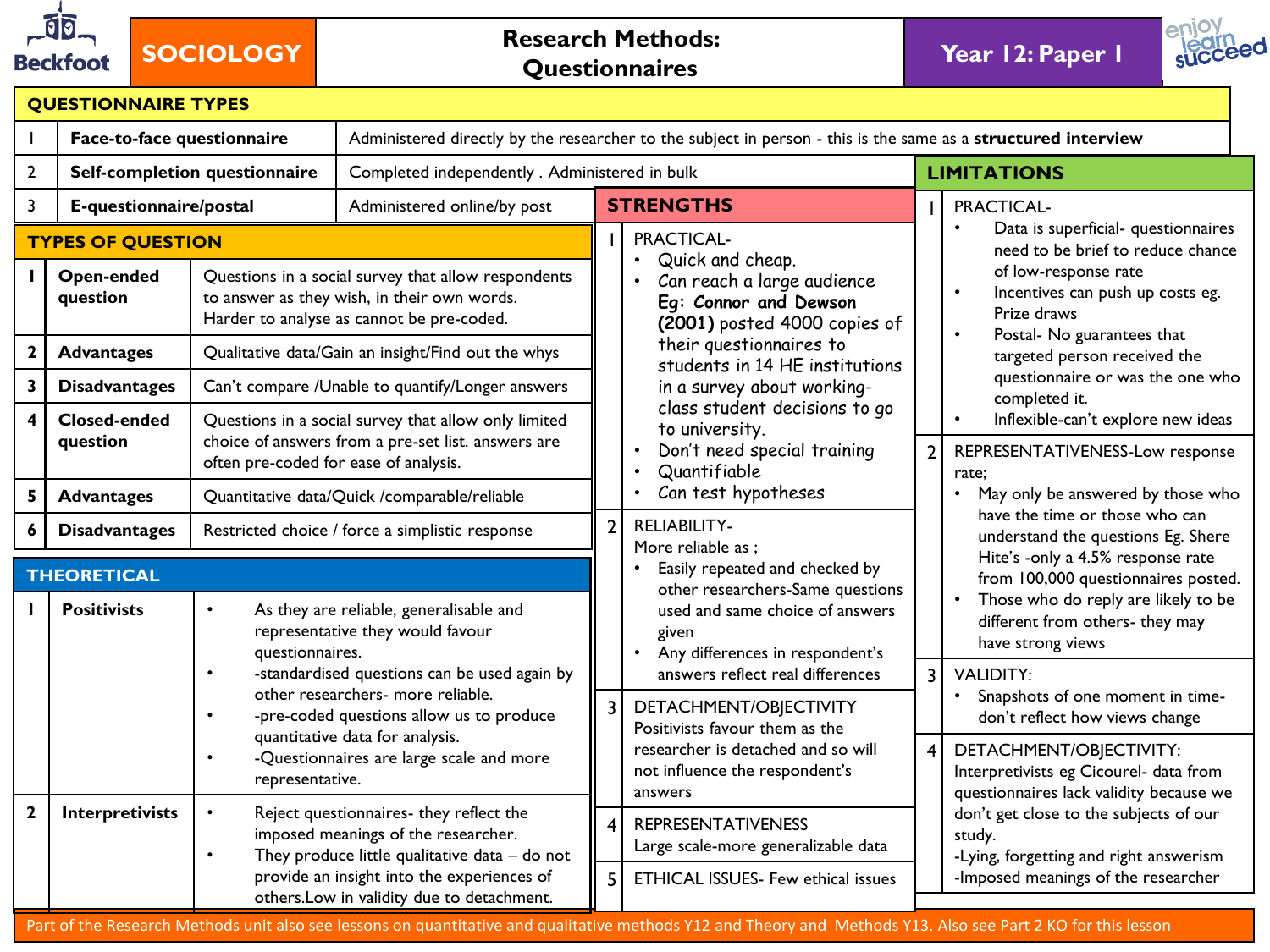| ৰ্বান<br><b>SOCIOLOGY</b><br><b>Beckfoot</b> |                                 | <b>Research Methods:</b><br>Questionnaires |                |                           | Year 12: Paper 1 |                                 |
|----------------------------------------------|---------------------------------|--------------------------------------------|----------------|---------------------------|------------------|---------------------------------|
|                                              |                                 | <b>QUESTIONNAIRE TYPES</b>                 |                |                           |                  |                                 |
| $\mathbf{I}$                                 |                                 | Face-to-face questionnaire                 |                |                           |                  |                                 |
| $\overline{2}$                               |                                 | Self-completion questionnaire              |                |                           |                  | <b>LIMITATIONS</b>              |
| $\mathbf{3}$                                 |                                 | E-questionnaire/postal                     |                | <b>STRENGTHS</b>          |                  | PRACTICAL-                      |
|                                              |                                 | <b>TYPES OF QUESTION</b>                   |                | PRACTICAL-                |                  |                                 |
| $\mathbf{I}$                                 | Open-ended<br>question          |                                            |                |                           |                  |                                 |
| $\mathbf{2}$                                 | <b>Advantages</b>               |                                            |                |                           |                  |                                 |
| $\overline{\mathbf{3}}$                      | <b>Disadvantages</b>            |                                            |                |                           | $\overline{2}$   | REPRESENTATIVENESS-Low response |
| $\overline{\mathbf{4}}$                      | <b>Closed-ended</b><br>question |                                            |                |                           |                  | rate;                           |
| 5                                            | <b>Advantages</b>               |                                            |                |                           |                  |                                 |
| 6                                            | <b>Disadvantages</b>            |                                            | 2 <sup>1</sup> | <b>RELIABILITY-</b>       |                  |                                 |
|                                              | <b>THEORETICAL</b>              |                                            |                |                           |                  |                                 |
|                                              |                                 |                                            |                | 3 DETACHMENT/OBJECTIVITY  |                  |                                 |
| п                                            | <b>Positivists</b>              |                                            |                |                           | $\overline{3}$   | <b>VALIDITY:</b>                |
|                                              |                                 |                                            | $\vert$ 4      | <b>REPRESENTATIVENESS</b> |                  |                                 |
| $\mathbf{2}$                                 | Interpretivists                 |                                            |                |                           | 4 <sup>1</sup>   | DETACHMENT/OBJECTIVITY:         |
|                                              |                                 |                                            | 5              | <b>ETHICAL ISSUES-</b>    |                  |                                 |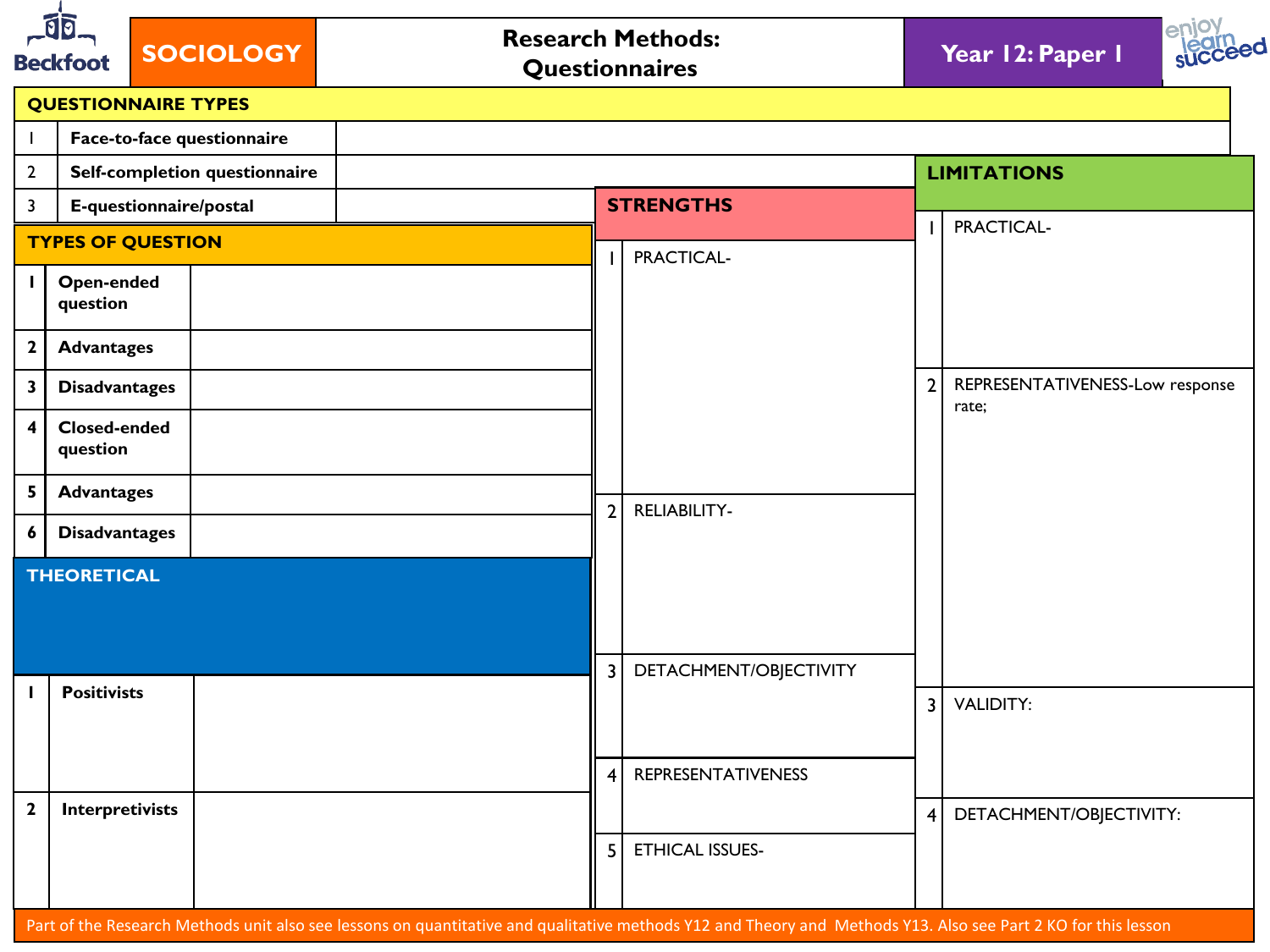

# **SOCIOLOGY Research Methods:**<br>**Questionnaires**

**Year 12: Paper 1** 



|  |  |  | <b>INTERVIEW TYPES</b> |  |
|--|--|--|------------------------|--|
|  |  |  |                        |  |

|                                                                                                                                       | <b>Structured</b><br>interview            | to be asked.                                                                                                                                                    | Structured interviews are the same as questionnaire interviews. The researcher will have a list of questions which need                                                     |                                                                                                                                                                                                                                                     |  |  |  |  |  |  |
|---------------------------------------------------------------------------------------------------------------------------------------|-------------------------------------------|-----------------------------------------------------------------------------------------------------------------------------------------------------------------|-----------------------------------------------------------------------------------------------------------------------------------------------------------------------------|-----------------------------------------------------------------------------------------------------------------------------------------------------------------------------------------------------------------------------------------------------|--|--|--|--|--|--|
| $\overline{2}$                                                                                                                        | <b>Unstructured</b><br>interview          |                                                                                                                                                                 | more like a conversation with the interviewer encouraging the respondent to give detailed answers and express views.<br>Usually there are a list of topics/themes to cover. |                                                                                                                                                                                                                                                     |  |  |  |  |  |  |
| 3                                                                                                                                     | Semi-structured<br>interview              | respondent to elaborate on a response.                                                                                                                          |                                                                                                                                                                             | The interviewer will have an agenda that he/she will want to stick to and some pre-prepared questions, but will allow the                                                                                                                           |  |  |  |  |  |  |
| 4                                                                                                                                     | <b>Group interview</b>                    | involve a panel who will all contribute their views on an issue.                                                                                                |                                                                                                                                                                             |                                                                                                                                                                                                                                                     |  |  |  |  |  |  |
| 5                                                                                                                                     | <b>Focus Group</b>                        | group.                                                                                                                                                          |                                                                                                                                                                             | A focus group is a form of qualitative research in which a group of people are asked about their perceptions, opinions,<br>beliefs, and attitudes towards a product, service, concept, advertisement, idea, or packaging. They are interviewed as a |  |  |  |  |  |  |
|                                                                                                                                       |                                           | <b>STRENGTHS OF STRUCTURED INTERVIEWS</b>                                                                                                                       |                                                                                                                                                                             | <b>LIMITATIONS OF STRUCTURED INTERVIEWS</b>                                                                                                                                                                                                         |  |  |  |  |  |  |
|                                                                                                                                       | PRACTICAL-<br><i>instructions</i>         | Training is easy and inexpensive- all they need to do is follow                                                                                                 |                                                                                                                                                                             | PRACTICAL-<br>More expensive than just posting out a questionnaire!<br>Costs increase if researcher pursues non-reponses with call backs                                                                                                            |  |  |  |  |  |  |
|                                                                                                                                       |                                           | Quick-reach a large number of people<br>Can gather quantitative data-suitable for hypothesis testing                                                            | $\overline{2}$                                                                                                                                                              | REPRESENTATIVENESS-<br>Those who take part may be untypical eg lonely. This reduces                                                                                                                                                                 |  |  |  |  |  |  |
| $2^{\circ}$                                                                                                                           | REPRESENTATIVENESS-                       | High response rate-People find it harder to turn people down face-                                                                                              |                                                                                                                                                                             | representativeness of the sample.                                                                                                                                                                                                                   |  |  |  |  |  |  |
|                                                                                                                                       |                                           | to-face- some enjoy the opportunity to talk.EG. Young and<br>Wilmott: Studied kinship networks in East London. They<br>approached 987 people - only 54 refused. | $\overline{3}$                                                                                                                                                              | <b>VALIDITY-</b><br>Closed-ended questions with pre-set answers restrict the interviewee's<br>responses.<br>You are unable to explain questions and clarify misunderstandings.                                                                      |  |  |  |  |  |  |
| $\overline{3}$                                                                                                                        | <b>RELIABILITY-</b>                       | Easy to repeat due to standardised question-more comparable                                                                                                     |                                                                                                                                                                             | People may lie or exaggerate.<br>The social interaction may influence answers given eg gender, ethnicity.                                                                                                                                           |  |  |  |  |  |  |
| 4                                                                                                                                     | <b>ETHICAL ISSUES-</b> few ethical issues |                                                                                                                                                                 |                                                                                                                                                                             | Inflexible-researcher chooses possible responses<br>Snapshots- lack meaning -don't allow for changes in opinion                                                                                                                                     |  |  |  |  |  |  |
|                                                                                                                                       | <b>THEORETICAL</b>                        |                                                                                                                                                                 | 4                                                                                                                                                                           | FEMINIST criticism: GRAHAM:                                                                                                                                                                                                                         |  |  |  |  |  |  |
|                                                                                                                                       | POSITIVISTS-                              | Favour as they generate objective<br>quantitative data. More reliable and<br>representative too.                                                                |                                                                                                                                                                             | They are patriarchal- researcher decides on the topic and choice of response,<br>Women seen in isolation - rather than seeing them in the context of<br>power relationships that oppress them.                                                      |  |  |  |  |  |  |
| INTERPRETIVISTS-<br>2 <sup>1</sup><br>Not as favoured as unstructured type- not as valid-<br>need open questions to uncover meanings. |                                           |                                                                                                                                                                 | Part of the Research Methods unit also see lessons on quantitative and qualitative<br>methods Y12 and Theory and Methods Y13. Also see Part 2 KO for this lesson            |                                                                                                                                                                                                                                                     |  |  |  |  |  |  |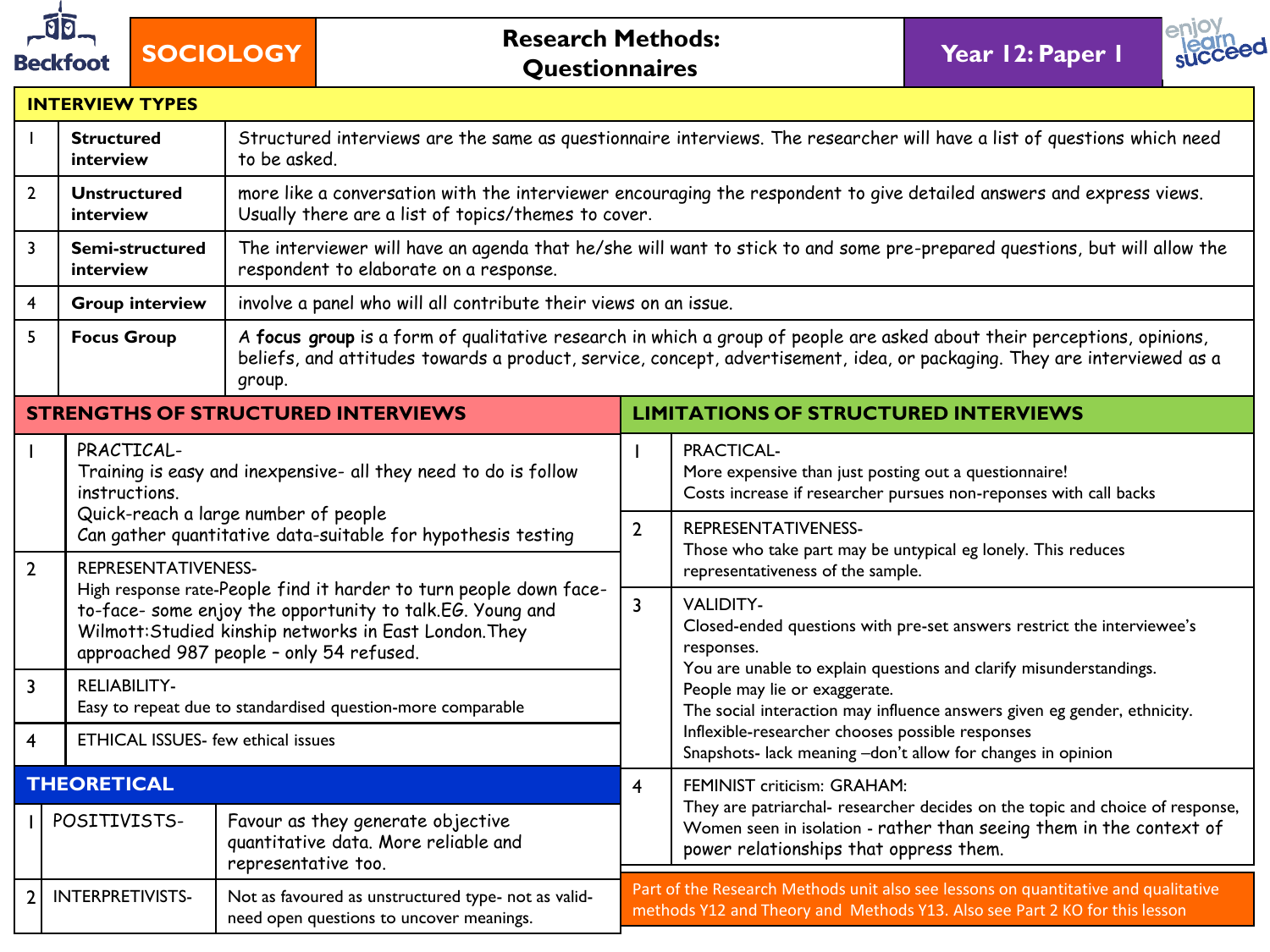| $-10$<br><b>Research Methods:</b><br><b>SOCIOLOGY</b><br><b>Beckfoot</b><br>Questionnaires |                                           |  |  |                | Year 12: Paper 1                            |                                                                                                                                                                  |  |
|--------------------------------------------------------------------------------------------|-------------------------------------------|--|--|----------------|---------------------------------------------|------------------------------------------------------------------------------------------------------------------------------------------------------------------|--|
|                                                                                            | <b>INTERVIEW TYPES</b>                    |  |  |                |                                             |                                                                                                                                                                  |  |
|                                                                                            | <b>Structured</b><br>interview            |  |  |                |                                             |                                                                                                                                                                  |  |
| $\overline{2}$                                                                             | <b>Unstructured</b><br>interview          |  |  |                |                                             |                                                                                                                                                                  |  |
| 3                                                                                          | Semi-structured<br>interview              |  |  |                |                                             |                                                                                                                                                                  |  |
| 4                                                                                          | <b>Group interview</b>                    |  |  |                |                                             |                                                                                                                                                                  |  |
| 5                                                                                          | <b>Focus Group</b>                        |  |  |                |                                             |                                                                                                                                                                  |  |
|                                                                                            | <b>STRENGTHS OF STRUCTURED INTERVIEWS</b> |  |  |                | <b>LIMITATIONS OF STRUCTURED INTERVIEWS</b> |                                                                                                                                                                  |  |
| $\mathbf{I}$                                                                               |                                           |  |  | $\mathbf{I}$   |                                             |                                                                                                                                                                  |  |
| $\overline{2}$                                                                             |                                           |  |  |                |                                             |                                                                                                                                                                  |  |
|                                                                                            |                                           |  |  | $\overline{2}$ |                                             |                                                                                                                                                                  |  |
|                                                                                            |                                           |  |  |                |                                             |                                                                                                                                                                  |  |
| $\mathbf{3}$                                                                               |                                           |  |  | $\overline{3}$ |                                             |                                                                                                                                                                  |  |
| $\overline{\mathbf{4}}$                                                                    |                                           |  |  |                |                                             |                                                                                                                                                                  |  |
|                                                                                            | <b>THEORETICAL</b>                        |  |  | $\overline{4}$ |                                             |                                                                                                                                                                  |  |
|                                                                                            | POSITIVISTS-                              |  |  |                |                                             |                                                                                                                                                                  |  |
| $\overline{2}$                                                                             | INTERPRETIVISTS-                          |  |  |                |                                             | Part of the Research Methods unit also see lessons on quantitative and qualitative<br>methods Y12 and Theory and Methods Y13. Also see Part 2 KO for this lesson |  |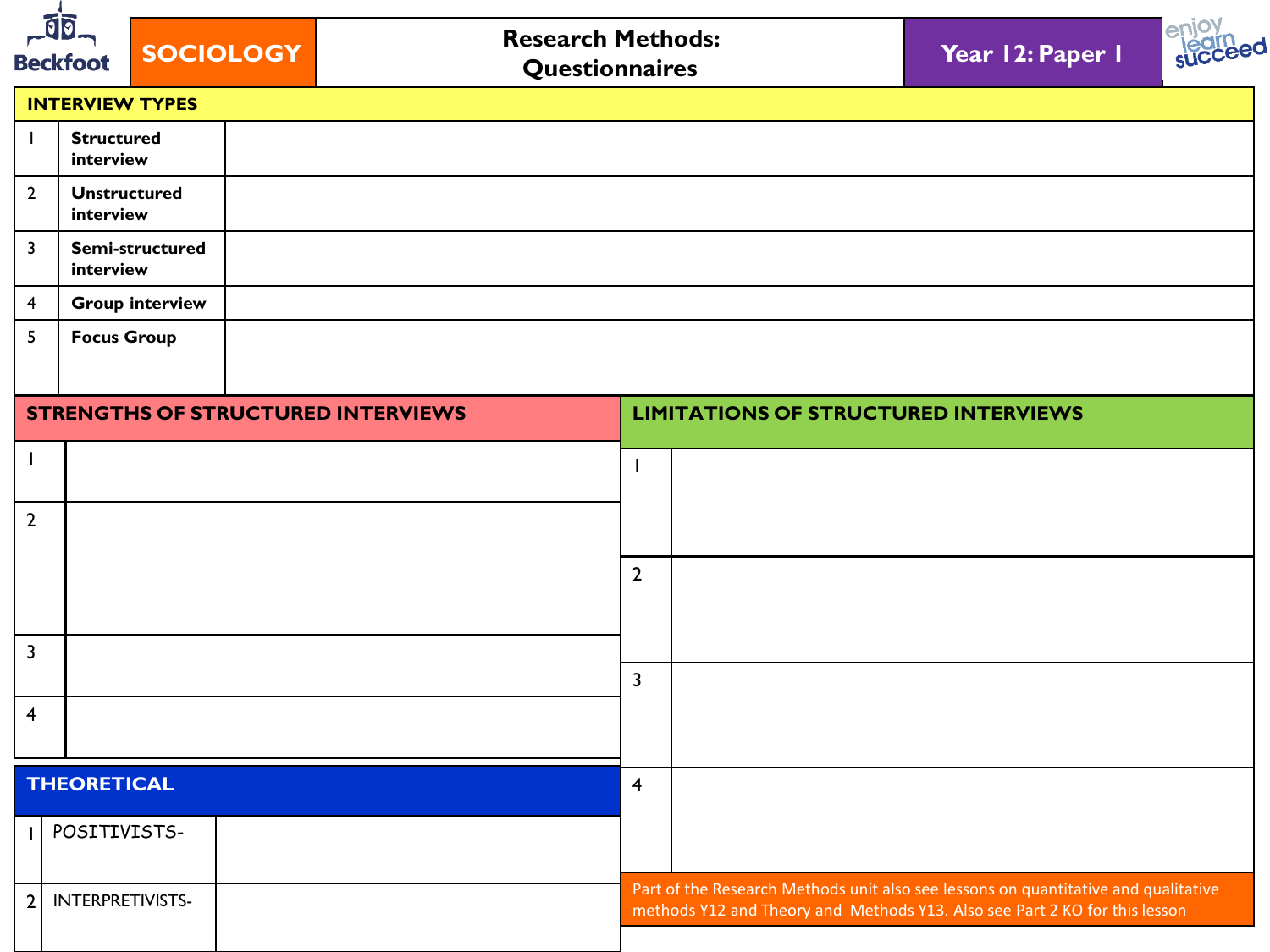|                | <b>Beckfoot</b>                                                                                                                                                                                                                                                                                                             | <b>SOCIOLOGY</b>                            |  |                         | <b>Research Methods:</b><br><b>Questionnaires PT2</b> |                                                                                                                                                                                      |                                                                                                                                                                                                     | Year 12: Paper 1                                                                                                                                                                                                                          |  |  |
|----------------|-----------------------------------------------------------------------------------------------------------------------------------------------------------------------------------------------------------------------------------------------------------------------------------------------------------------------------|---------------------------------------------|--|-------------------------|-------------------------------------------------------|--------------------------------------------------------------------------------------------------------------------------------------------------------------------------------------|-----------------------------------------------------------------------------------------------------------------------------------------------------------------------------------------------------|-------------------------------------------------------------------------------------------------------------------------------------------------------------------------------------------------------------------------------------------|--|--|
|                |                                                                                                                                                                                                                                                                                                                             | <b>STRENGTHS OF UNSTRUCTURED INTERVIEWS</b> |  |                         |                                                       | <b>LIMITATIONS OF UNSTRUCTURED INTERVIEWS</b>                                                                                                                                        |                                                                                                                                                                                                     |                                                                                                                                                                                                                                           |  |  |
|                | PRACTICAL/ETHICAL: RAPPORT and SENSITIVITY-<br>Rapport is a relationship of trust and understanding. - can be<br>gained in this less formal interview.<br>Eg. Labov (73) Black children became less tongue-tied and<br>opened up more easily to the researcher<br>More flexible- new topics and hypotheses can be explored. |                                             |  |                         |                                                       |                                                                                                                                                                                      | PRACTICAL-<br>Take a long time to complete-leads to small sample too.<br>Need to have the right training- high costs<br>Need good interpersonal skills<br>Unable to quantify/compare answers easily |                                                                                                                                                                                                                                           |  |  |
| $\overline{2}$ | <b>ETHICAL ISSUES-</b><br>Good for sensitive topics eg DOBASH and DOBASH- Violence                                                                                                                                                                                                                                          |                                             |  |                         |                                                       | $\overline{2}$                                                                                                                                                                       | REPRESENTATIVENESS-<br>Fewer interviews and so a less representative sample-findings are less<br>generalisable.                                                                                     |                                                                                                                                                                                                                                           |  |  |
|                | against wives                                                                                                                                                                                                                                                                                                               |                                             |  |                         |                                                       | <b>RELIABILITY-</b><br>3<br>Not standardised and so not reliable/replicable.                                                                                                         |                                                                                                                                                                                                     |                                                                                                                                                                                                                                           |  |  |
| 3              | <b>VALIDITY-</b><br>No set questions- interviewee can speak at length- more valid EG. Dean<br>and Taylor-Gooby (92) Used unstructured tape-recorded<br>interviews, lasting up to 90 minutes, with 85 claimants.<br>Can clarify meaning and check understanding.                                                             |                                             |  |                         |                                                       | $\overline{4}$                                                                                                                                                                       | <b>VALIDITY-</b>                                                                                                                                                                                    | Interviewer effects and interviewer bias may mean that the responses are not<br>a reflection of truth- there may be some leading by the interviewer and right<br>answerism by the interviewee to give a more socially desirable response. |  |  |
|                | <b>THEORETICAL</b>                                                                                                                                                                                                                                                                                                          |                                             |  |                         |                                                       |                                                                                                                                                                                      |                                                                                                                                                                                                     |                                                                                                                                                                                                                                           |  |  |
|                |                                                                                                                                                                                                                                                                                                                             | POSITIVISTS-                                |  |                         |                                                       |                                                                                                                                                                                      | Don't favour them- less objective and less reliable and representative.                                                                                                                             |                                                                                                                                                                                                                                           |  |  |
| 2              |                                                                                                                                                                                                                                                                                                                             | INTERPRETIVISTS-                            |  |                         |                                                       |                                                                                                                                                                                      | Do favour them as they provide an insight -more valid.                                                                                                                                              |                                                                                                                                                                                                                                           |  |  |
|                |                                                                                                                                                                                                                                                                                                                             | <b>SEMI-STRUCTURED INTERVIEWS</b>           |  | <b>GROUP INTERVIEWS</b> |                                                       |                                                                                                                                                                                      |                                                                                                                                                                                                     |                                                                                                                                                                                                                                           |  |  |
| $\mathbf{I}$   | <b>STRENGTHS</b><br><b>STRENGTHS</b><br>Can add questions and clarify meaning whilst<br>allowing the interviewee to speak at length<br>response rate.<br><b>LIMITATIONS</b><br>Not standardized- loss of comparability- not as<br>$\overline{2}$<br>easy to analyse the data or generate<br>quantitative data throughout.   |                                             |  |                         |                                                       |                                                                                                                                                                                      |                                                                                                                                                                                                     | Useful for younger sample- may feel more comfortable talking with peers-increases                                                                                                                                                         |  |  |
| $\overline{2}$ |                                                                                                                                                                                                                                                                                                                             |                                             |  |                         |                                                       | Can clarify meaning and check understanding.<br><b>LIMITATIONS</b><br>Not everyone may contribute-may only hear from the most literate or confident-<br>leads to a lack of validity. |                                                                                                                                                                                                     |                                                                                                                                                                                                                                           |  |  |
|                | Part of the Research Methods unit also see lessons on<br>response.<br>quantitative and qualitative methods Y12 and Theory and<br>Methods Y13. Also see Part 2 KO for this lesson                                                                                                                                            |                                             |  |                         |                                                       | Social desirability bias - may change answers to give a more socially acceptable<br>Hard to quantify and compare data.                                                               |                                                                                                                                                                                                     |                                                                                                                                                                                                                                           |  |  |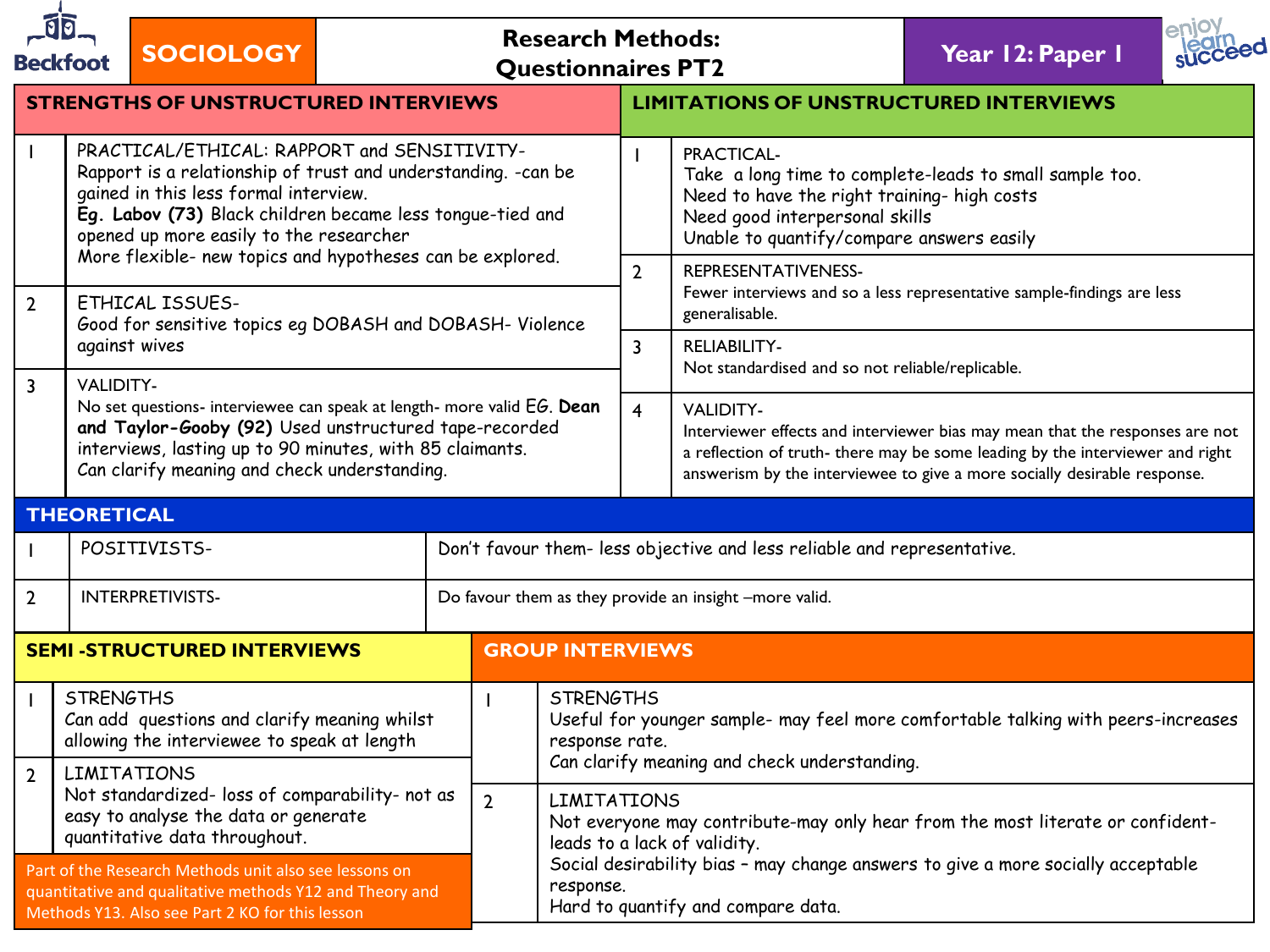|                | $\overline{\mathfrak{g}}$<br><b>SOCIOLOGY</b><br><b>Beckfoot</b>                                                                                                    |                                             |  | <b>Research Methods:</b><br><b>Questionnaires PT2</b> |                         |                                               | Year 12: Paper 1 |  |  |
|----------------|---------------------------------------------------------------------------------------------------------------------------------------------------------------------|---------------------------------------------|--|-------------------------------------------------------|-------------------------|-----------------------------------------------|------------------|--|--|
|                |                                                                                                                                                                     | <b>STRENGTHS OF UNSTRUCTURED INTERVIEWS</b> |  |                                                       |                         | <b>LIMITATIONS OF UNSTRUCTURED INTERVIEWS</b> |                  |  |  |
| $\mathbf{I}$   |                                                                                                                                                                     |                                             |  |                                                       |                         |                                               |                  |  |  |
|                |                                                                                                                                                                     |                                             |  |                                                       | $\overline{2}$          |                                               |                  |  |  |
| $\overline{2}$ |                                                                                                                                                                     |                                             |  |                                                       |                         | $\overline{\mathbf{3}}$                       |                  |  |  |
| $\overline{3}$ |                                                                                                                                                                     |                                             |  |                                                       |                         | $\overline{4}$                                |                  |  |  |
|                | <b>THEORETICAL</b>                                                                                                                                                  |                                             |  |                                                       |                         |                                               |                  |  |  |
|                |                                                                                                                                                                     | POSITIVISTS-                                |  |                                                       |                         |                                               |                  |  |  |
| $\overline{2}$ |                                                                                                                                                                     | INTERPRETIVISTS-                            |  |                                                       |                         |                                               |                  |  |  |
|                |                                                                                                                                                                     | <b>SEMI -STRUCTURED INTERVIEWS</b>          |  |                                                       | <b>GROUP INTERVIEWS</b> |                                               |                  |  |  |
|                | <b>STRENGTHS</b>                                                                                                                                                    |                                             |  |                                                       | <b>STRENGTHS</b>        |                                               |                  |  |  |
| $\overline{2}$ | <b>LIMITATIONS</b>                                                                                                                                                  |                                             |  |                                                       |                         |                                               |                  |  |  |
|                |                                                                                                                                                                     |                                             |  | $\overline{2}$                                        | LIMITATIONS             |                                               |                  |  |  |
|                | Part of the Research Methods unit also see lessons on<br>quantitative and qualitative methods Y12 and Theory and<br>Methods Y13. Also see Part 2 KO for this lesson |                                             |  |                                                       |                         |                                               |                  |  |  |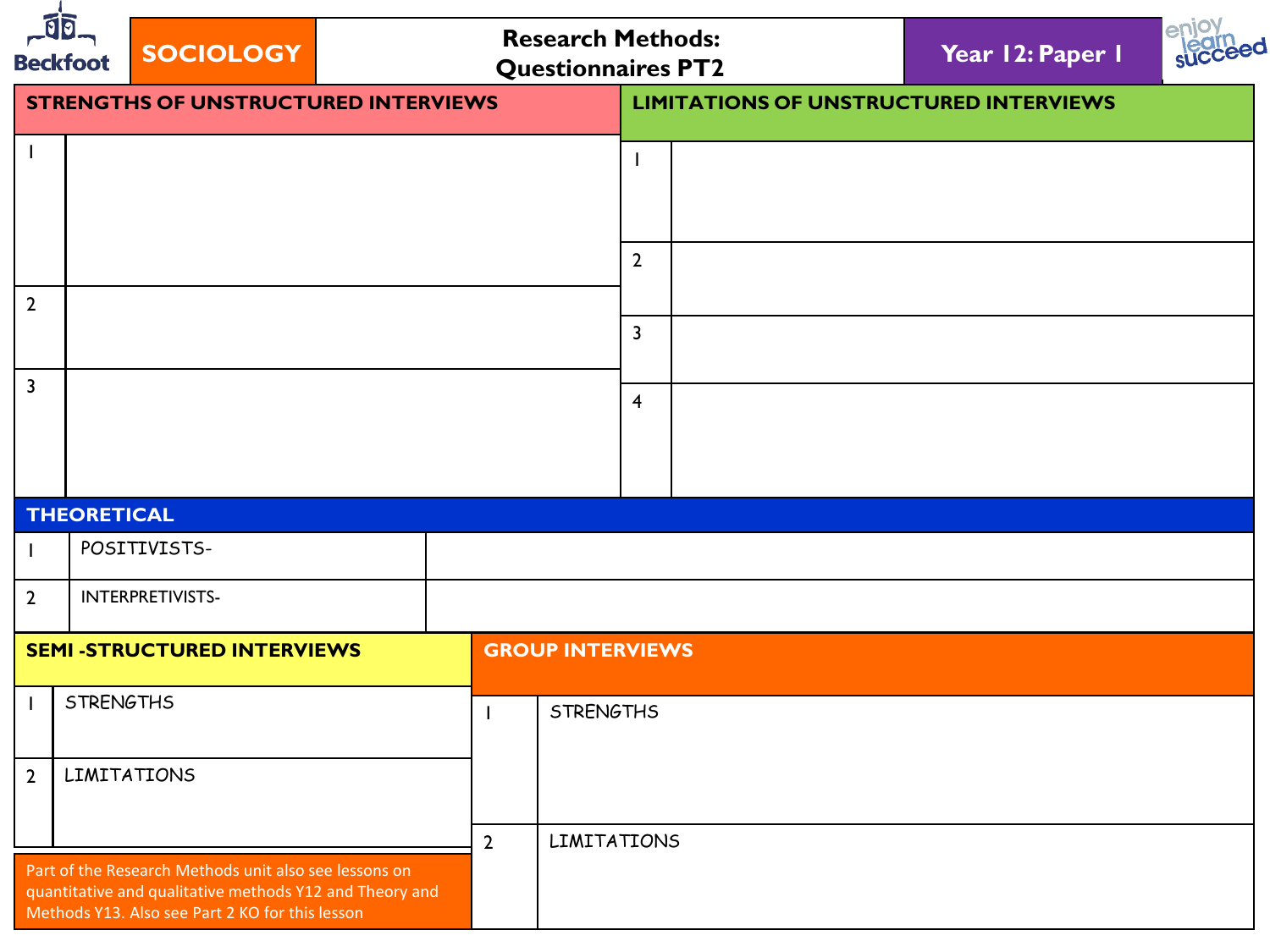

## **SOCIOLOGY Research Methods: Participant and Non-Participant Observation Year 12: Paper 1**

succeed

|                | <b>TYPES of OBSERVATION</b>     |                                                                                                                                                                                                                                     | <b>THEORETICAL</b>       |                                                                                   |                                                                                                                                                                                  |  |  |
|----------------|---------------------------------|-------------------------------------------------------------------------------------------------------------------------------------------------------------------------------------------------------------------------------------|--------------------------|-----------------------------------------------------------------------------------|----------------------------------------------------------------------------------------------------------------------------------------------------------------------------------|--|--|
|                | Participant                     | when the researcher participates in the activities of those<br>he or she is observing.                                                                                                                                              |                          | POSITIVISTS-                                                                      | Do not favour them-too subjective and small-scale.<br>Also not reliable.                                                                                                         |  |  |
| 2 <sup>1</sup> | Non-<br>Participant             | is when the observer records events without taking part in<br>them eg. An observation of how gender roles affect play.                                                                                                              | $\overline{2}$           | <b>INTERPRETIVISTS</b>                                                            | Favour them-gain an insight and provides rich and valid<br>data. Great for hard-to-reach groups/under-researched                                                                 |  |  |
| 3              | Covert                          | Researcher does not inform participants of intent.                                                                                                                                                                                  |                          |                                                                                   | topics.                                                                                                                                                                          |  |  |
| 4              | Overt                           | Researcher is open about intent.                                                                                                                                                                                                    | $\overline{3}$           | Marxists and<br><b>Functionalists</b>                                             | are critical though- tends to ignore wider structural<br>forces eg class inequality or the power of socialisation.                                                               |  |  |
|                |                                 | <b>CONDUCTING PARTICIPANT OBSERVATION</b>                                                                                                                                                                                           |                          | <b>STRENGTHS of PO</b>                                                            |                                                                                                                                                                                  |  |  |
|                | <b>Getting In</b>               | -Making contact: POLSKY-used his pool skills, PATRICK -<br>used an informal contact.<br>-Observer's role: WHYTE- became secretary-good vantage<br>point for observations<br>-Acceptance: eg JOHN HOWARD GRIFFIN-Black like me-      |                          | VALIDITY-<br>ourselves ("verstehen")                                              | -see what people actually do compared with what they might say they do<br>-Insight-We can fully understand a situation by experiencing this for                                  |  |  |
|                |                                 | coloured his skin but THORNTON- too old for rave<br>culture.                                                                                                                                                                        | $\overline{2}$           | FLEXIBILITY-<br>The researcher doesn't start with a fixed hypothesis-the research |                                                                                                                                                                                  |  |  |
| 2 <sup>1</sup> | <b>Staying In</b>               | Need to stay detached to avoid going native or becoming<br>biased.                                                                                                                                                                  |                          | can take a new direction.                                                         |                                                                                                                                                                                  |  |  |
| 3              | <b>Getting out</b>              | PUNCH-started to see the police he observed as colleagues<br>There may be some danger and so need strategy for getting<br>out- eg PATRICK-found violent gang too sickening.<br>WHYTE found it hard going back to academic language. | $\overline{3}$           | PRACTICAL-                                                                        | YOBLONSKY-Only way of studying hard to reach groups- a<br>researcher may seem like an authority figure to a gang.<br>Can build a rapport- seen in PATRICK-Glasgow gang study     |  |  |
|                |                                 | May hold back information which affects validity.                                                                                                                                                                                   | <b>LIMITATIONS of PO</b> |                                                                                   |                                                                                                                                                                                  |  |  |
| $\vert$        | Overt/                          | OVERT-Avoids ethical issues, allows the researcher to ask                                                                                                                                                                           |                          |                                                                                   | PRACTICAL- time (WHYTE 4yrs), money, interpersonal skills, stressful                                                                                                             |  |  |
|                | <b>Covert</b>                   | naive questions as an outsider without fear of being "found<br>out", observer can take notes more easily BUT the<br>Hawthorne Effect can be an issue (MEAD)                                                                         | $\overline{2}$           |                                                                                   | ETHICAL - opportunities for deception, lack of consent, breaking<br>confidentiality and harm-also participation in illegal activity.                                             |  |  |
|                |                                 | COVERT- can gain more validity-HUMPHREYS- Tearoom<br>Trade- only way to study gay men's sexual encounters.                                                                                                                          | $\overline{3}$           |                                                                                   | REPRESENTATIVENESS- group studied is usually quite small                                                                                                                         |  |  |
|                |                                 | BUT there are risks, rely on memory, group dynamics may<br>change and practical issues of getting access.                                                                                                                           | $\overline{4}$           | unique study                                                                      | RELIABILITY- hard to see how anyone could replicate such a                                                                                                                       |  |  |
| 5              | <b>Ethical</b><br><b>Issues</b> | COVERT- DECEPTION is immoral.<br>Lying and deserting the group at the end of the study is also<br>unethical.Participation in or observation of illegal activities<br>is unethical.                                                  |                          |                                                                                   | VALIDITY- bias and lack of objectivity criticized by the<br>Positivists- risk of going native and defending groups or concealing<br>data. The accounts given are too subjective. |  |  |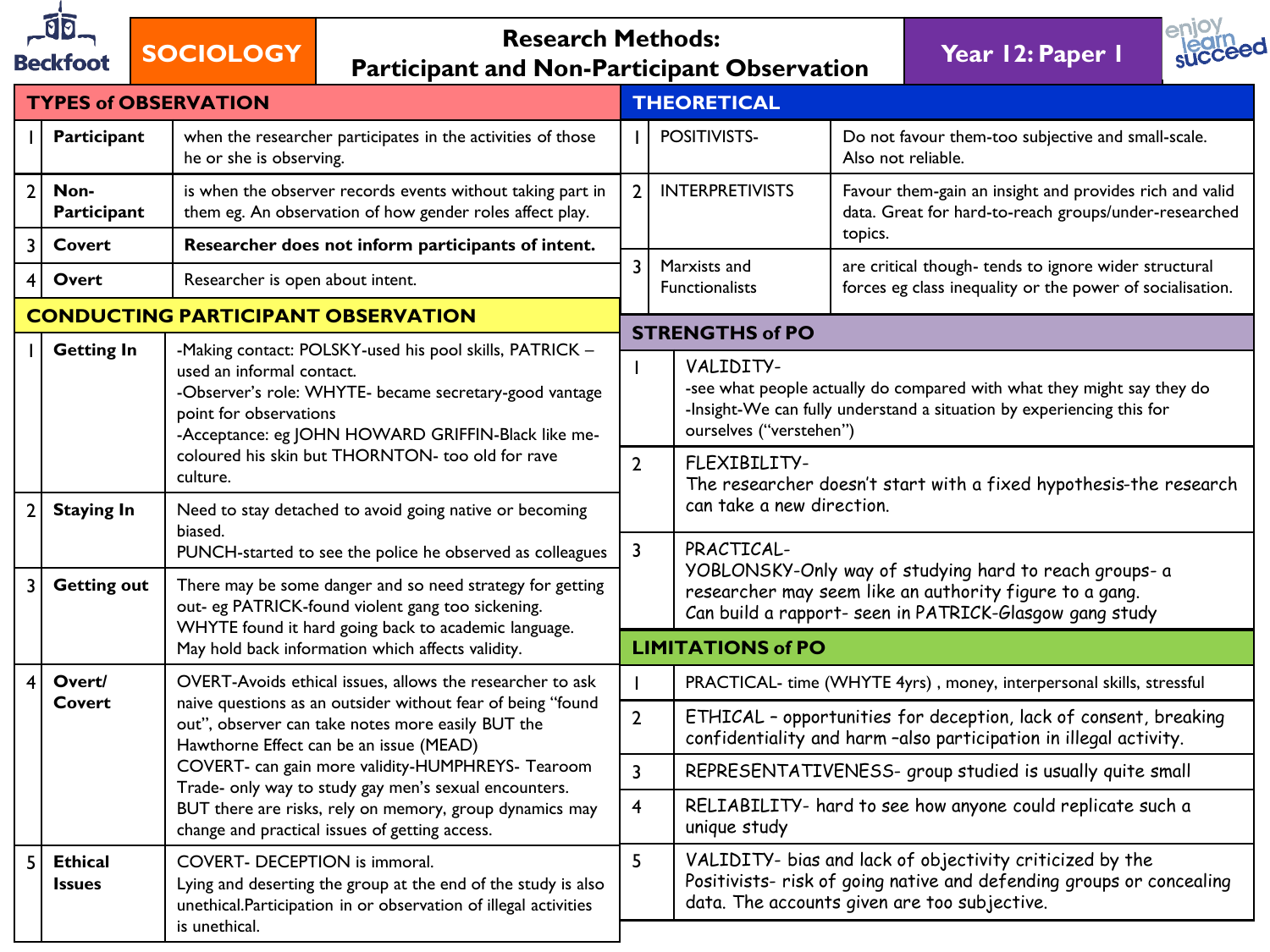| Jo<br><b>Research Methods:</b><br><b>SOCIOLOGY</b><br><b>Beckfoot</b><br><b>Participant and Non-Participant Observation</b> |                                 |                                           |                         |                                | Year 12: Paper 1 | enioy<br>succeed |
|-----------------------------------------------------------------------------------------------------------------------------|---------------------------------|-------------------------------------------|-------------------------|--------------------------------|------------------|------------------|
|                                                                                                                             |                                 | <b>TYPES of OBSERVATION</b>               |                         | <b>THEORETICAL</b>             |                  |                  |
|                                                                                                                             | Participant                     |                                           |                         | POSITIVISTS-                   |                  |                  |
| 2                                                                                                                           | Non-<br>Participant             |                                           | $\overline{2}$          | <b>INTERPRETIVISTS</b>         |                  |                  |
| 3 <sup>1</sup>                                                                                                              | <b>Covert</b>                   |                                           |                         |                                |                  |                  |
| 4 <sup>1</sup>                                                                                                              | Overt                           |                                           | $\overline{3}$          | Marxists and<br>Functionalists |                  |                  |
|                                                                                                                             |                                 | <b>CONDUCTING PARTICIPANT OBSERVATION</b> |                         | <b>STRENGTHS of PO</b>         |                  |                  |
|                                                                                                                             | <b>Getting In</b>               |                                           |                         | VALIDITY-                      |                  |                  |
| 2                                                                                                                           | <b>Staying In</b>               |                                           | $\overline{2}$          | FLEXIBILITY-                   |                  |                  |
| 3                                                                                                                           | <b>Getting out</b>              |                                           | $\overline{\mathbf{3}}$ | PRACTICAL-                     |                  |                  |
|                                                                                                                             |                                 |                                           |                         | <b>LIMITATIONS of PO</b>       |                  |                  |
| 4                                                                                                                           | Overt/                          |                                           |                         | PRACTICAL-                     |                  |                  |
|                                                                                                                             | Covert                          |                                           | $\overline{2}$          | ETHICAL-                       |                  |                  |
|                                                                                                                             |                                 | $\mathbf{3}$                              | REPRESENTATIVENESS-     |                                |                  |                  |
| 5 <sup>1</sup>                                                                                                              | <b>Ethical</b><br><b>Issues</b> |                                           | $\overline{\mathbf{4}}$ | RELIABILITY-                   |                  |                  |
|                                                                                                                             |                                 |                                           | 5                       | VALIDITY-                      |                  |                  |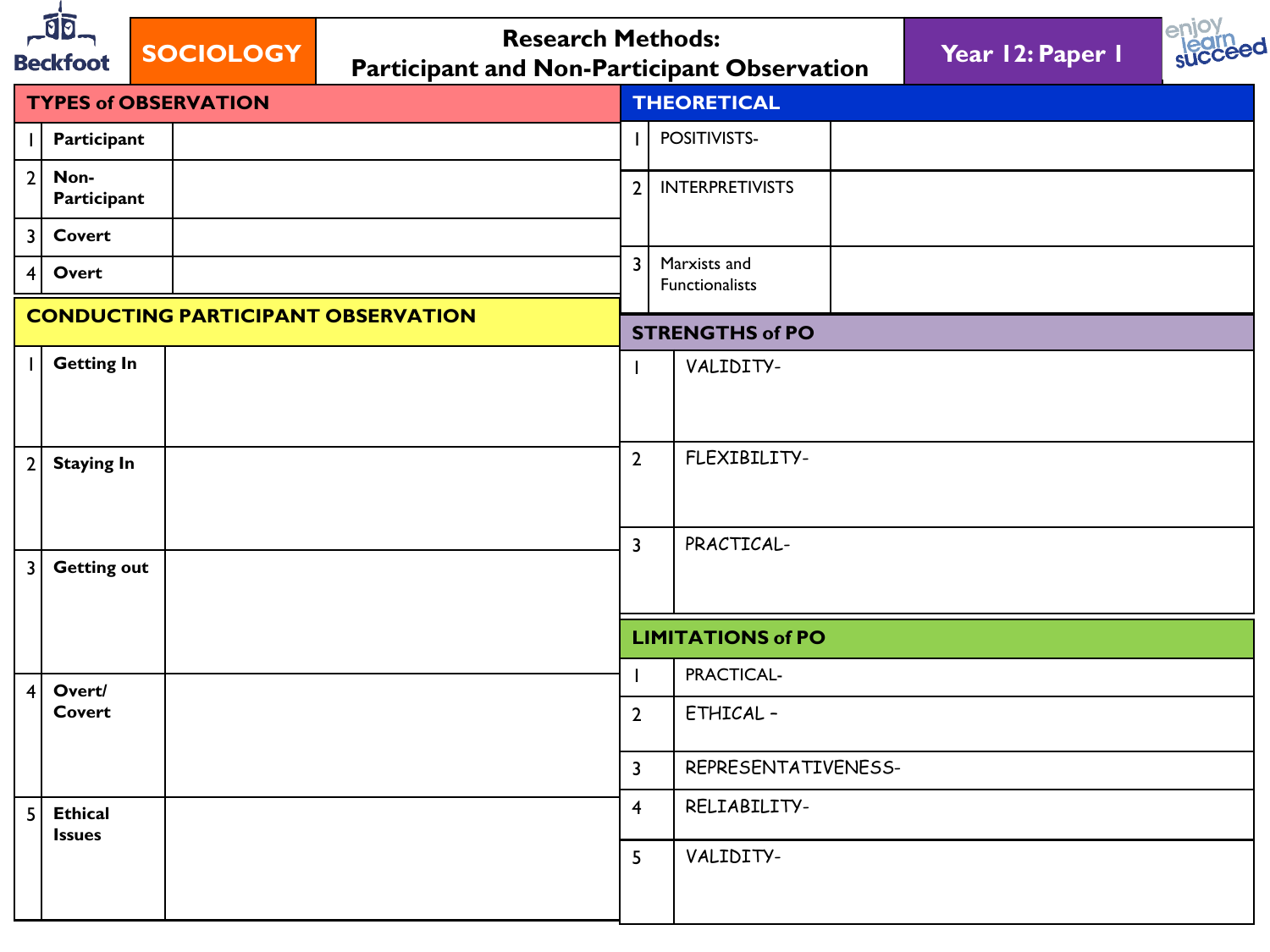



### **STRENGTHS of NON- PO**

|                | <b>PRACTICAL</b><br>There are fewer issues of getting in, staying in and getting out in a<br>non-PO.<br>The researcher can openly make notes.<br>The researcher will not have to juggle playing a role as well as<br>recording observations.<br>They are generally cheaper and quicker to do that with participatory<br>methods, because the researcher does not have to get to know the<br>respondents. |  |  |  |  |
|----------------|----------------------------------------------------------------------------------------------------------------------------------------------------------------------------------------------------------------------------------------------------------------------------------------------------------------------------------------------------------------------------------------------------------|--|--|--|--|
| $\overline{2}$ | <b>ETHICAL</b><br>There are fewer ethical issues involved in non-PO as people are more likely<br>to know they are being observed and are more likely to have given their<br>consent.                                                                                                                                                                                                                     |  |  |  |  |
| $\overline{3}$ | <b>VALIDITY (Theoretical)</b><br>It allows for a more objective/unbiased view of what is occurring.<br>There is a limited danger for non-participant observers "going<br>native" and take on the values of those they are observing.<br>It is easier for the researcher to blend into the background<br>compared to participant observation, which should mean people act<br>more naturally.             |  |  |  |  |
| $\overline{4}$ | <b>RELIABILITY (THEORETICAL)</b><br>It should have better reliability than with participant observation because<br>$\bullet$<br>the researcher is less involved.<br>If observations are structured and standardised, it is relatively easy to<br>repeat and make comparisons.                                                                                                                            |  |  |  |  |
| 5              | <b>REPRESENTATIVENESS</b><br>A more structured version may be easily repeated on a larger scale and so<br>will be more representative.                                                                                                                                                                                                                                                                   |  |  |  |  |

### **THEORETICAL** 1 **POSITIVISTS-** Would prefer a structured non-PO although observation in itself is considered to be too subjective. 2 **INTERPRETIVISTS** Would favour this method- although covert observation of any kind would yield more valid results.

|   | <b>LIMITATIONS of NON-PO</b>                                                                                                                      |  |  |  |  |  |  |
|---|---------------------------------------------------------------------------------------------------------------------------------------------------|--|--|--|--|--|--|
|   | <b>PRACTICAL</b>                                                                                                                                  |  |  |  |  |  |  |
|   | It may be more difficult to gain access to a group to study if<br>this is done overtly.                                                           |  |  |  |  |  |  |
|   | Gatekeepers exist in schools and large organisations and<br>hard to reach groups may reject the researcher.                                       |  |  |  |  |  |  |
| 2 | <b>ETHICAL</b><br>There may still be ethical issues if a covert non-PO is conducted eg<br>through the use of CCTV                                 |  |  |  |  |  |  |
|   | <b>VALIDITY (THEORETICAL)</b><br>Verstehen can be better obtained through participant observation-<br>non-participant observation is to detached. |  |  |  |  |  |  |
|   | <b>REPRESENTATIVENESS</b><br>The unstructured method is usually completed on a smaller scale and<br>so is less representative                     |  |  |  |  |  |  |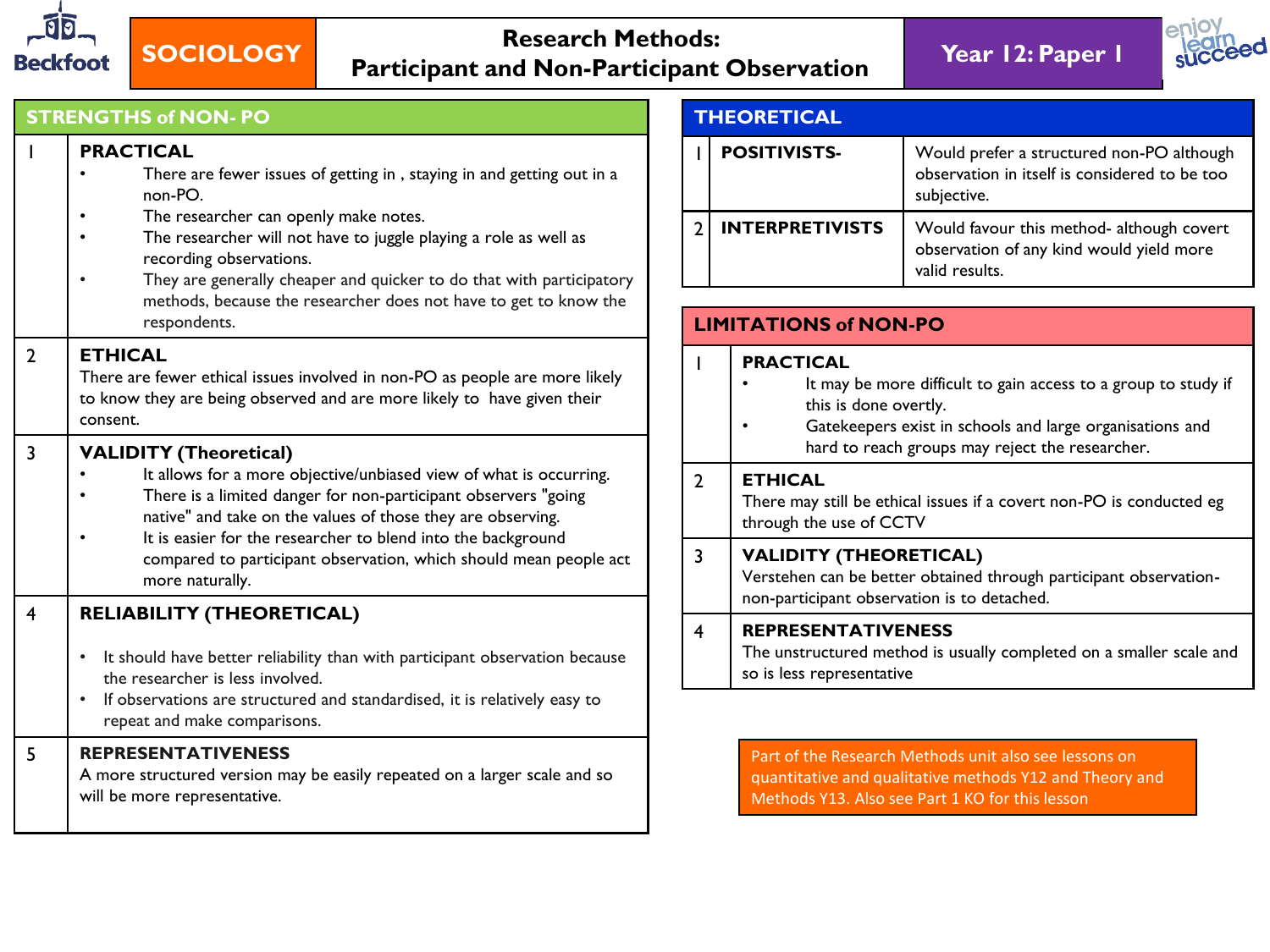| $-00$<br><b>Beckfoot</b> | <b>Research Methods:</b><br><b>SOCIOLOGY</b><br><b>Participant and Non-Participant Observation</b> | Year 12: Paper 1                                         |  |  |  |  |
|--------------------------|----------------------------------------------------------------------------------------------------|----------------------------------------------------------|--|--|--|--|
|                          | <b>STRENGTHS of NON- PO</b>                                                                        | <b>THEORETICAL</b>                                       |  |  |  |  |
| $\mathbf{I}$             | <b>PRACTICAL</b>                                                                                   | <b>POSITIVISTS-</b>                                      |  |  |  |  |
|                          |                                                                                                    | <b>INTERPRETIVISTS</b><br>$\overline{2}$                 |  |  |  |  |
| $\overline{2}$           | <b>ETHICAL</b>                                                                                     | <b>LIMITATIONS of NON-PO</b>                             |  |  |  |  |
|                          |                                                                                                    | <b>PRACTICAL</b>                                         |  |  |  |  |
| $\overline{\mathbf{3}}$  | <b>VALIDITY (Theoretical)</b>                                                                      |                                                          |  |  |  |  |
|                          |                                                                                                    | <b>ETHICAL</b><br>$\overline{2}$                         |  |  |  |  |
| $\overline{4}$           | <b>RELIABILITY (THEORETICAL)</b>                                                                   | $\overline{\mathbf{3}}$<br><b>VALIDITY (THEORETICAL)</b> |  |  |  |  |
|                          |                                                                                                    | $\overline{4}$<br><b>REPRESENTATIVENESS</b>              |  |  |  |  |
| 5                        | <b>REPRESENTATIVENESS</b>                                                                          | Part of the Research Methods unit also see lessons on    |  |  |  |  |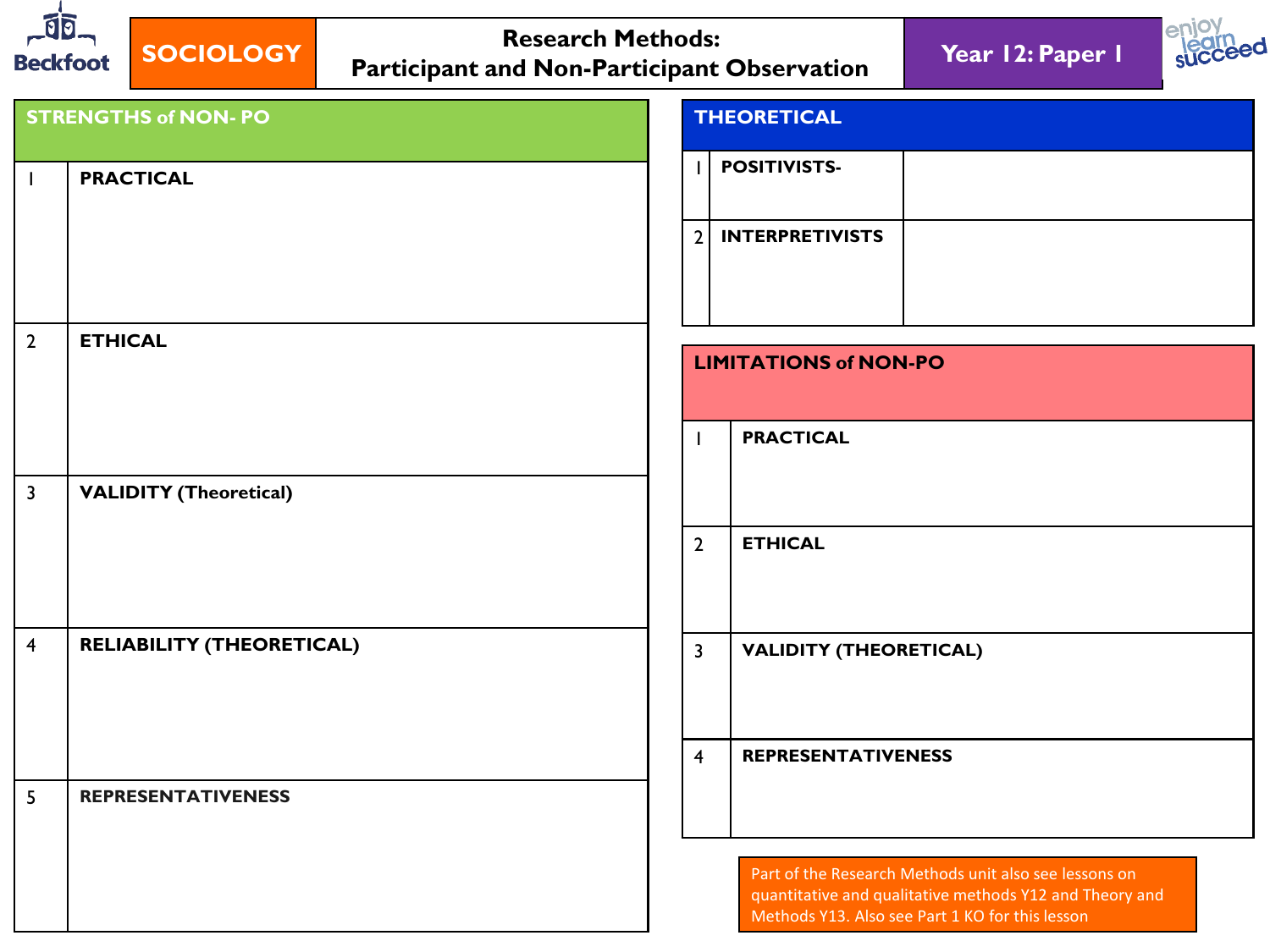

## **SOCIOLOGY Research Methods: SECONDARY DATA: OFFICIAL STATISTICS Year 12: Paper 1**



|                         | <b>Defining official statistics</b>                                                                                                                                                                                 |                                                                      |                                                                                                                                                                                                      | <b>Sources of Official Statistics</b>                                                                              |                                                                                                                                                                                                                                                                                                |                                                                                                                                                                                                     |  |  |
|-------------------------|---------------------------------------------------------------------------------------------------------------------------------------------------------------------------------------------------------------------|----------------------------------------------------------------------|------------------------------------------------------------------------------------------------------------------------------------------------------------------------------------------------------|--------------------------------------------------------------------------------------------------------------------|------------------------------------------------------------------------------------------------------------------------------------------------------------------------------------------------------------------------------------------------------------------------------------------------|-----------------------------------------------------------------------------------------------------------------------------------------------------------------------------------------------------|--|--|
|                         | <b>Official</b><br>statistics                                                                                                                                                                                       |                                                                      | These are quantitative data gathered by the<br>government or other official bodies.<br>Official statistics may be a by-product of someone's<br>work eg. Unemployment figures or may be the result of |                                                                                                                    | Registration<br>from<br><b>Government</b><br>departments                                                                                                                                                                                                                                       | Department for Education, Home Office take information<br>from tax office, social services, hospitals, police stations to<br>be processed and published. Home office crime stats. Births,<br>deaths |  |  |
|                         | research eg. British Social Attitudes Survey.<br><b>STRENGTHS of OFFICIAL STATISTICS</b>                                                                                                                            |                                                                      |                                                                                                                                                                                                      | $\overline{2}$                                                                                                     | <b>Surveys</b>                                                                                                                                                                                                                                                                                 | The ONS compiles and analyses economic, social and<br>population statistics. The ONS is responsible for the                                                                                         |  |  |
|                         | <b>PRACTICAL</b>                                                                                                                                                                                                    | Free source of data.                                                 |                                                                                                                                                                                                      |                                                                                                                    |                                                                                                                                                                                                                                                                                                | Census which takes place every 10 years (last one 2011)<br>General Household survey and the New Earnings survey are<br>other sources.                                                               |  |  |
|                         | Allow for comparisons to be made.eg educational achievement.<br>They show trends and patterns over time and so can show cause and effect<br>relationships. Eg. We can compare divorce before changes in the law and |                                                                      | 3                                                                                                                                                                                                    | <b>Hard statistics</b>                                                                                             | Eg. Birth rates and death rates -data very nearly includes all<br>births and deaths. More valid and representative.                                                                                                                                                                            |                                                                                                                                                                                                     |  |  |
| $\overline{2}$          | after.<br><b>REPRESENTATIVENESS</b><br>They cover large numbers of the population<br>Care is taken in sampling and so they are highly representative.                                                               |                                                                      |                                                                                                                                                                                                      | $\overline{\mathbf{4}}$                                                                                            | <b>Soft Statistics</b>                                                                                                                                                                                                                                                                         | Crime statistics- from police recorded crime or the CSEW.<br>Neither of these sources of data are comprehensive with<br>many crimes not included in either.<br>Less valid and representative.       |  |  |
| $\overline{\mathbf{3}}$ | <b>RELIABILITY</b>                                                                                                                                                                                                  | They are good for hypothesis testing and for making generalisations. |                                                                                                                                                                                                      |                                                                                                                    | <b>LIMITATIONS of OFFICIAL STATISTICS</b>                                                                                                                                                                                                                                                      |                                                                                                                                                                                                     |  |  |
|                         | Generally seen as a reliable source of data.<br>Compiled in a standardised way by trained staff following set procedures.<br>Any person trained will record the data in the same way.                               |                                                                      |                                                                                                                                                                                                      |                                                                                                                    | <b>PRACTICAL</b><br>Government collects data for it's own purposes-there may be no data available<br>for the sociologist's study of choice. Eg.Durkheim found there to be no data on                                                                                                           |                                                                                                                                                                                                     |  |  |
| 4                       | <b>VALIDITY</b><br>Hard Statistics are more valid                                                                                                                                                                   |                                                                      |                                                                                                                                                                                                      |                                                                                                                    | the religion of those who committed suicide.<br>The definitions that the state uses in collecting the data may be different from<br>those that sociologists would use.Eg. They may define poverty differently.<br>If definitions change over time you are unable to make comparisons eg League |                                                                                                                                                                                                     |  |  |
|                         | <b>THEORETICAL</b>                                                                                                                                                                                                  |                                                                      |                                                                                                                                                                                                      |                                                                                                                    |                                                                                                                                                                                                                                                                                                |                                                                                                                                                                                                     |  |  |
|                         | <b>POSITIVISTS-</b>                                                                                                                                                                                                 |                                                                      | See statistics as social facts. They are true and<br>objective measures of reality.<br>Eg Durkheim- Suicide study                                                                                    | $\overline{2}$                                                                                                     | tables or unemployment figures<br><b>REPRESENTATIVENESS</b><br>Some official surveys are less representative than others eg. CSEW (Crime<br>Survey-victim survey)only based on a sample of the relevant population.<br>$\overline{3}$<br><b>RELIABILITY</b>                                    |                                                                                                                                                                                                     |  |  |
| $\overline{2}$          | <b>INTERPRETIVISTS</b>                                                                                                                                                                                              |                                                                      | Statistics are social constructs-the outcome of<br>labelling behaviours. Eg Atkinson- on suicide                                                                                                     |                                                                                                                    |                                                                                                                                                                                                                                                                                                |                                                                                                                                                                                                     |  |  |
| $\overline{3}$          | <b>MARXISTS</b>                                                                                                                                                                                                     |                                                                      | Statistics are part of the ruling class ideology -<br>part of the ideas and values that maintain the                                                                                                 | Human error may occur- Census coders may make errors or omit information<br>when recording data from census forms. |                                                                                                                                                                                                                                                                                                |                                                                                                                                                                                                     |  |  |
|                         | capitalist class in power. Eg unemployment<br>statistics                                                                                                                                                            |                                                                      | $\overline{\mathbf{4}}$                                                                                                                                                                              | <b>VALIDITY</b><br>Soft statistics are less valid                                                                  |                                                                                                                                                                                                                                                                                                |                                                                                                                                                                                                     |  |  |
|                         | Part of the Research Methods unit also see lessons on quantitative and qualitative methods Y12 and Theory and Methods Y13. Also see Documents KO                                                                    |                                                                      |                                                                                                                                                                                                      |                                                                                                                    |                                                                                                                                                                                                                                                                                                |                                                                                                                                                                                                     |  |  |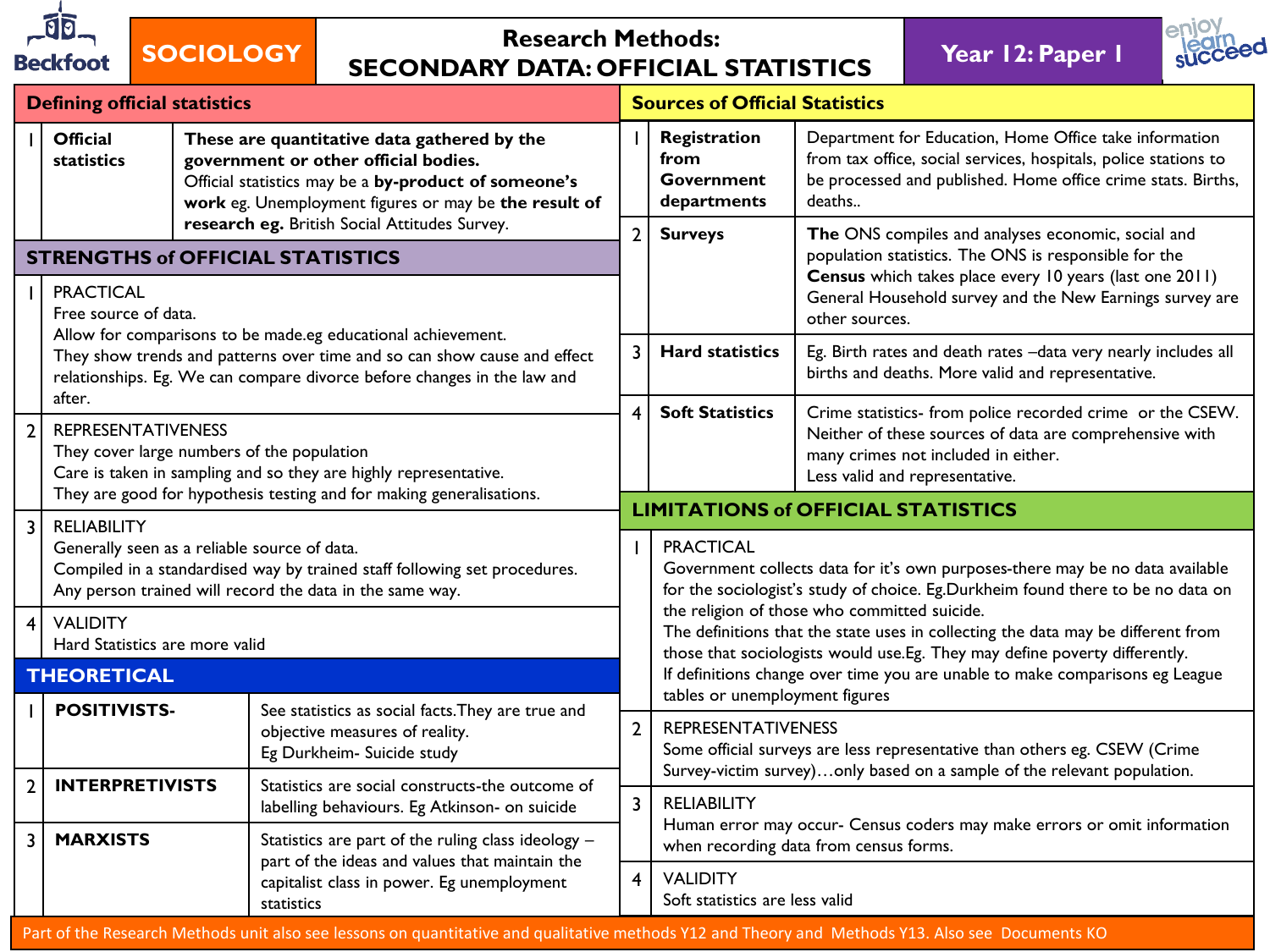| $\overline{\mathfrak{g}}$<br><b>Research Methods:</b><br><b>SOCIOLOGY</b><br><b>Beckfoot</b><br><b>SECONDARY DATA: OFFICIAL STATISTICS</b> |                                         |  |  |  |                                                          |                                       | Year 12: Paper 1 |  |  |
|--------------------------------------------------------------------------------------------------------------------------------------------|-----------------------------------------|--|--|--|----------------------------------------------------------|---------------------------------------|------------------|--|--|
|                                                                                                                                            | <b>Defining official statistics</b>     |  |  |  |                                                          | <b>Sources of Official Statistics</b> |                  |  |  |
|                                                                                                                                            | <b>Official</b><br>statistics           |  |  |  | Registration<br>from<br><b>Government</b><br>departments |                                       |                  |  |  |
|                                                                                                                                            | <b>STRENGTHS of OFFICIAL STATISTICS</b> |  |  |  | 2 <sup>1</sup>                                           | <b>Surveys</b>                        |                  |  |  |
|                                                                                                                                            | <b>PRACTICAL</b>                        |  |  |  |                                                          |                                       |                  |  |  |
|                                                                                                                                            |                                         |  |  |  | $\overline{3}$                                           | <b>Hard statistics</b>                |                  |  |  |
| $\overline{2}$                                                                                                                             | <b>REPRESENTATIVENESS</b>               |  |  |  | $\overline{4}$                                           | <b>Soft Statistics</b>                |                  |  |  |
|                                                                                                                                            |                                         |  |  |  |                                                          |                                       |                  |  |  |
|                                                                                                                                            |                                         |  |  |  | <b>LIMITATIONS of OFFICIAL STATISTICS</b>                |                                       |                  |  |  |
| $\overline{3}$                                                                                                                             | <b>RELIABILITY</b>                      |  |  |  |                                                          | <b>PRACTICAL</b>                      |                  |  |  |
| $\overline{4}$                                                                                                                             | <b>VALIDITY</b>                         |  |  |  | $\overline{2}$                                           | <b>REPRESENTATIVENESS</b>             |                  |  |  |
|                                                                                                                                            | <b>THEORETICAL</b>                      |  |  |  |                                                          |                                       |                  |  |  |
|                                                                                                                                            | POSITIVISTS-                            |  |  |  | $\overline{3}$                                           | <b>RELIABILITY</b>                    |                  |  |  |
| $\overline{2}$                                                                                                                             | <b>INTERPRETIVISTS</b>                  |  |  |  |                                                          |                                       |                  |  |  |
|                                                                                                                                            |                                         |  |  |  | 4                                                        | <b>VALIDITY</b>                       |                  |  |  |
|                                                                                                                                            | <b>MARXISTS</b>                         |  |  |  |                                                          |                                       |                  |  |  |
|                                                                                                                                            |                                         |  |  |  |                                                          |                                       |                  |  |  |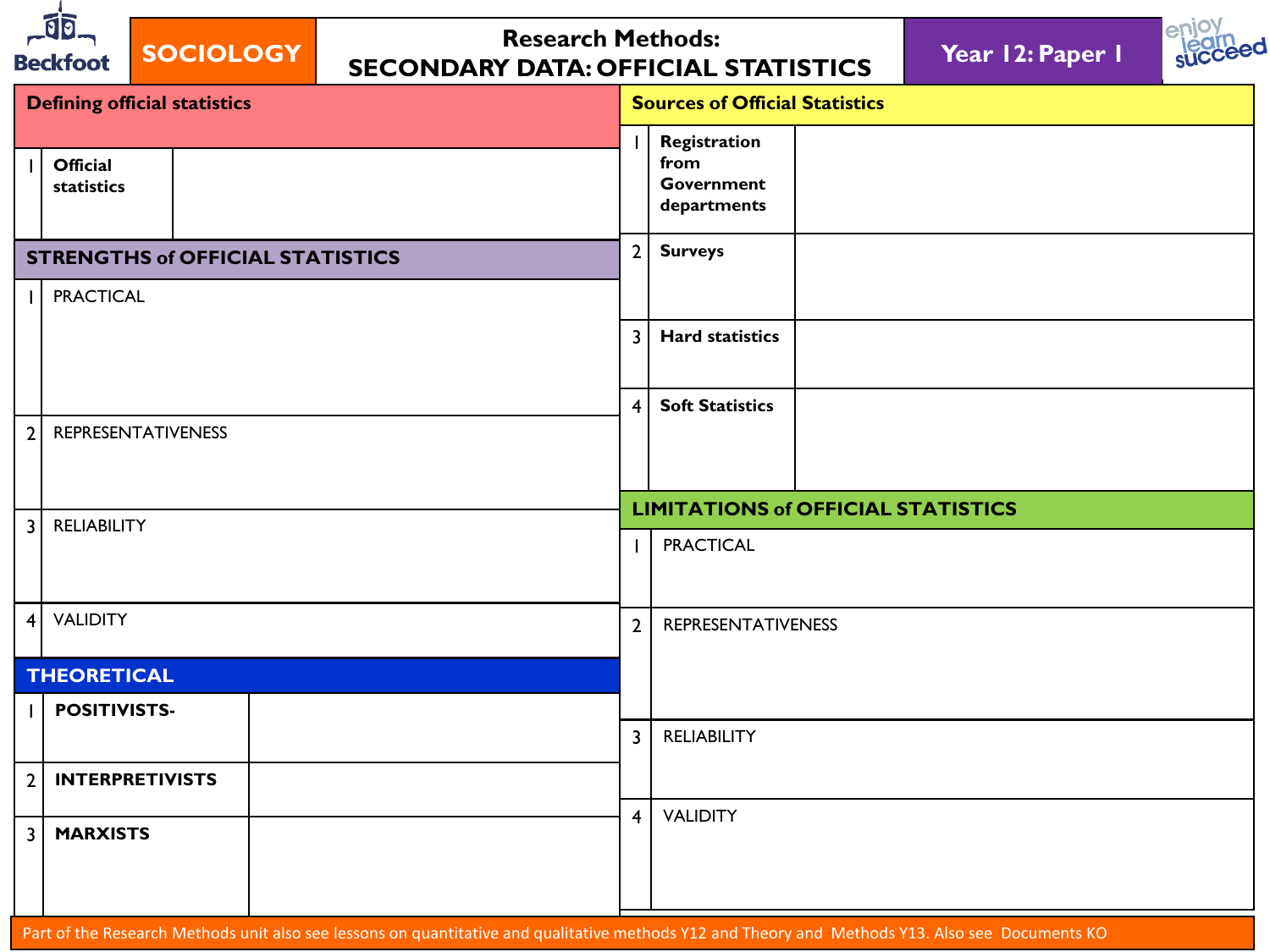

## **SOCIOLOGY Research Methods: SECONDARY DATA: DOCUMENTS Year 12: Paper 1**



|                         | <b>Defining documents</b>                                                                                                                                                                                                                                                                                                                                                                |                                                                                                                                                                                                                                                                                                                                                                                                           |                                                                                                                                                 | <b>Types of Document</b>                                                                                                                                                                                                                             |                                                                                                                                                                                                                                                                                                                                                                                                                                    |                                                                                                                                                                                                                                                                                                                                   |
|-------------------------|------------------------------------------------------------------------------------------------------------------------------------------------------------------------------------------------------------------------------------------------------------------------------------------------------------------------------------------------------------------------------------------|-----------------------------------------------------------------------------------------------------------------------------------------------------------------------------------------------------------------------------------------------------------------------------------------------------------------------------------------------------------------------------------------------------------|-------------------------------------------------------------------------------------------------------------------------------------------------|------------------------------------------------------------------------------------------------------------------------------------------------------------------------------------------------------------------------------------------------------|------------------------------------------------------------------------------------------------------------------------------------------------------------------------------------------------------------------------------------------------------------------------------------------------------------------------------------------------------------------------------------------------------------------------------------|-----------------------------------------------------------------------------------------------------------------------------------------------------------------------------------------------------------------------------------------------------------------------------------------------------------------------------------|
|                         | <b>Documents</b>                                                                                                                                                                                                                                                                                                                                                                         | These are usually secondary sources of qualitative data.<br>They are produced by both organisations and individuals.                                                                                                                                                                                                                                                                                      |                                                                                                                                                 |                                                                                                                                                                                                                                                      | <b>Personal</b>                                                                                                                                                                                                                                                                                                                                                                                                                    | Created by individuals- provide a first-hand account of<br>events and experiences. Eg letters, diaries                                                                                                                                                                                                                            |
|                         |                                                                                                                                                                                                                                                                                                                                                                                          |                                                                                                                                                                                                                                                                                                                                                                                                           | There are a wide range of materials used here: letters,<br>diaries, newspapers, photos, radio and film broadcasts.                              | $\overline{2}$                                                                                                                                                                                                                                       | <b>Public</b>                                                                                                                                                                                                                                                                                                                                                                                                                      | Produced by organisations such as governments, agencies eg<br>Acts of Parliament.                                                                                                                                                                                                                                                 |
|                         | <b>STRENGTHS of DOCUMENTS</b>                                                                                                                                                                                                                                                                                                                                                            |                                                                                                                                                                                                                                                                                                                                                                                                           |                                                                                                                                                 | $\overline{3}$                                                                                                                                                                                                                                       | <b>Historical</b>                                                                                                                                                                                                                                                                                                                                                                                                                  | Personal or public documents created in the past.                                                                                                                                                                                                                                                                                 |
|                         | <b>PRACTICAL</b>                                                                                                                                                                                                                                                                                                                                                                         |                                                                                                                                                                                                                                                                                                                                                                                                           | -some are easily accessible with no great outlay of time or money<br>- archives now digitise their artefacts and make them public online.       | Eg. Parish records, Census                                                                                                                                                                                                                           |                                                                                                                                                                                                                                                                                                                                                                                                                                    |                                                                                                                                                                                                                                                                                                                                   |
| $\overline{2}$          | <b>ETHICAL ISSUES</b>                                                                                                                                                                                                                                                                                                                                                                    |                                                                                                                                                                                                                                                                                                                                                                                                           |                                                                                                                                                 |                                                                                                                                                                                                                                                      | <b>LIMITATIONS of DOCUMENTS</b>                                                                                                                                                                                                                                                                                                                                                                                                    |                                                                                                                                                                                                                                                                                                                                   |
|                         | relatively few.                                                                                                                                                                                                                                                                                                                                                                          | -Personal documents present some ethical issues but other documents raise<br><b>PRACTICAL</b><br>-The documents already exist, they have been either published or otherwise<br>made accessible, and sociologists can make use of them without consent.<br>access and costs.                                                                                                                               |                                                                                                                                                 |                                                                                                                                                                                                                                                      | -Some media documents are online and need to be paid for which can affect                                                                                                                                                                                                                                                                                                                                                          |                                                                                                                                                                                                                                                                                                                                   |
| $\overline{\mathbf{3}}$ | <b>RELIABILITY and CONTENT ANALYSIS</b><br>-Some researchers use content analysis.<br>-Content analysis is a research method where the researcher attempts to<br>codify or thematically analyse a written document.<br>-This aims to provide a reliable interpretation of the qualitative data that are<br>being analysed by creating quantitative data from it (e.g. the use of certain |                                                                                                                                                                                                                                                                                                                                                                                                           |                                                                                                                                                 |                                                                                                                                                                                                                                                      | to research.<br>challenging.                                                                                                                                                                                                                                                                                                                                                                                                       | -While there are personal documents in accessible archives (whether online or<br>in public libraries and archives) they are not necessarily representative, and they<br>do not necessarily feature documents from the specific people sociologists wish<br>-Accessing personal documents that are not publically available can be |
|                         |                                                                                                                                                                                                                                                                                                                                                                                          | words or phrases in media reports).<br><b>STRENGTH of CONTENT ANALYSIS</b><br>- it can reveal patterns or trends which may not have been obvious before<br>the research, or might have been considered an impression gained by a<br>biased or subjective reading.<br>-It is possible to apply a reliable, systematic method of analysis when<br>approaching documents that can reveal useful information. |                                                                                                                                                 | $\overline{2}$                                                                                                                                                                                                                                       | <b>ETHICAL ISSUES</b><br>-Personal documents such as letters were intended to be read by a particular<br>individual; diaries might not have been intended to be read at all leading to<br>issues of consent, privacy and confidentiality.<br>-This might be less the case with diaries that were intended for publication (like<br>those of some public figures) but that intention also potentially undermines their<br>validity. |                                                                                                                                                                                                                                                                                                                                   |
|                         | <b>THEORETICAL</b>                                                                                                                                                                                                                                                                                                                                                                       |                                                                                                                                                                                                                                                                                                                                                                                                           |                                                                                                                                                 |                                                                                                                                                                                                                                                      |                                                                                                                                                                                                                                                                                                                                                                                                                                    | <b>RELIABILITY and CONTENT ANALYSIS</b>                                                                                                                                                                                                                                                                                           |
|                         | <b>POSITIVISTS-</b>                                                                                                                                                                                                                                                                                                                                                                      |                                                                                                                                                                                                                                                                                                                                                                                                           | Do not favour them as a general rule-<br>interpretation is open to subjectivity                                                                 | -qualitative data -therefore more likely to prove valid rather than reliable.<br><b>LIMITATION of CONTENT ANALYSIS</b><br>-it cannot reveal the reasons for certain patterns of content, or the meanings<br>placed on it; it can merely describe it. |                                                                                                                                                                                                                                                                                                                                                                                                                                    |                                                                                                                                                                                                                                                                                                                                   |
| $\mathbf{2}$            | <b>INTERPRETIVISTS</b>                                                                                                                                                                                                                                                                                                                                                                   |                                                                                                                                                                                                                                                                                                                                                                                                           | They favour them as they give a rich insight-<br>SCOTT also devised a means of quality control<br>of documents to check validity- authenticity, |                                                                                                                                                                                                                                                      |                                                                                                                                                                                                                                                                                                                                                                                                                                    |                                                                                                                                                                                                                                                                                                                                   |